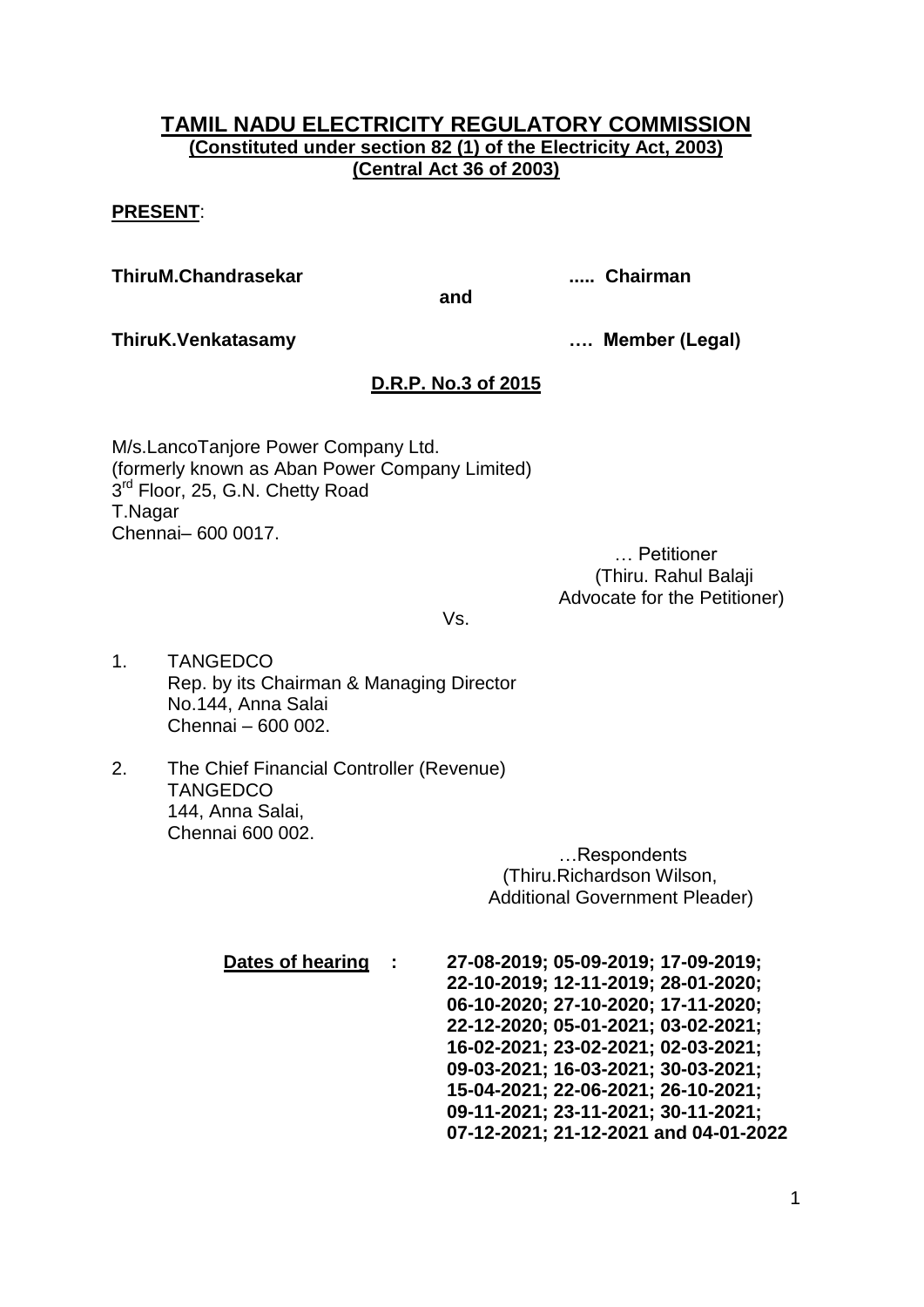#### **Date of Order : 22-03-2022**

 The DRP No. 3 of 2015 came up for final hearing on 04-01-2022. The Commission upon perusing the affidavit filed by the petitionerand all other connected records and after hearing both the parties passes the following:-

### **ORDER**

#### **1. Prayer of the Petitioner in D.R.P.No.3 of 2015:-**

The prayer of the petitioner in D.R.P. No. 3 of 2015 is topass an order directing the Respondents to forthwith make payment of a sum of Rs.50,70,03,194/- being the interest due and payable to the petitioner as on20-12- 2014 together with further interest that would accrue from such date until the date of payment in respect of the delayed payments made by TANGEDCO, for sale of power made by the petitioner under the Power Purchase Agreement dated 01.09.2003 and to award costs of the present proceedings, including the court fees and legal expenses, in favour of the Petitioner and against the Respondents.

## **2. Facts of the Case:-**

This petition has been filed to pass an order directing the Respondents to forthwith make payment of a sum of Rs.50,70,03,194/- being the interest due and payable to the petitioner as on 20-12-2014 together with further interest that would accrue from such date until the date of payment in respect of the delayed payments made by TANGEDCO, for sale of power made by the petitioner under the Power Purchase Agreement dated 01.09.2003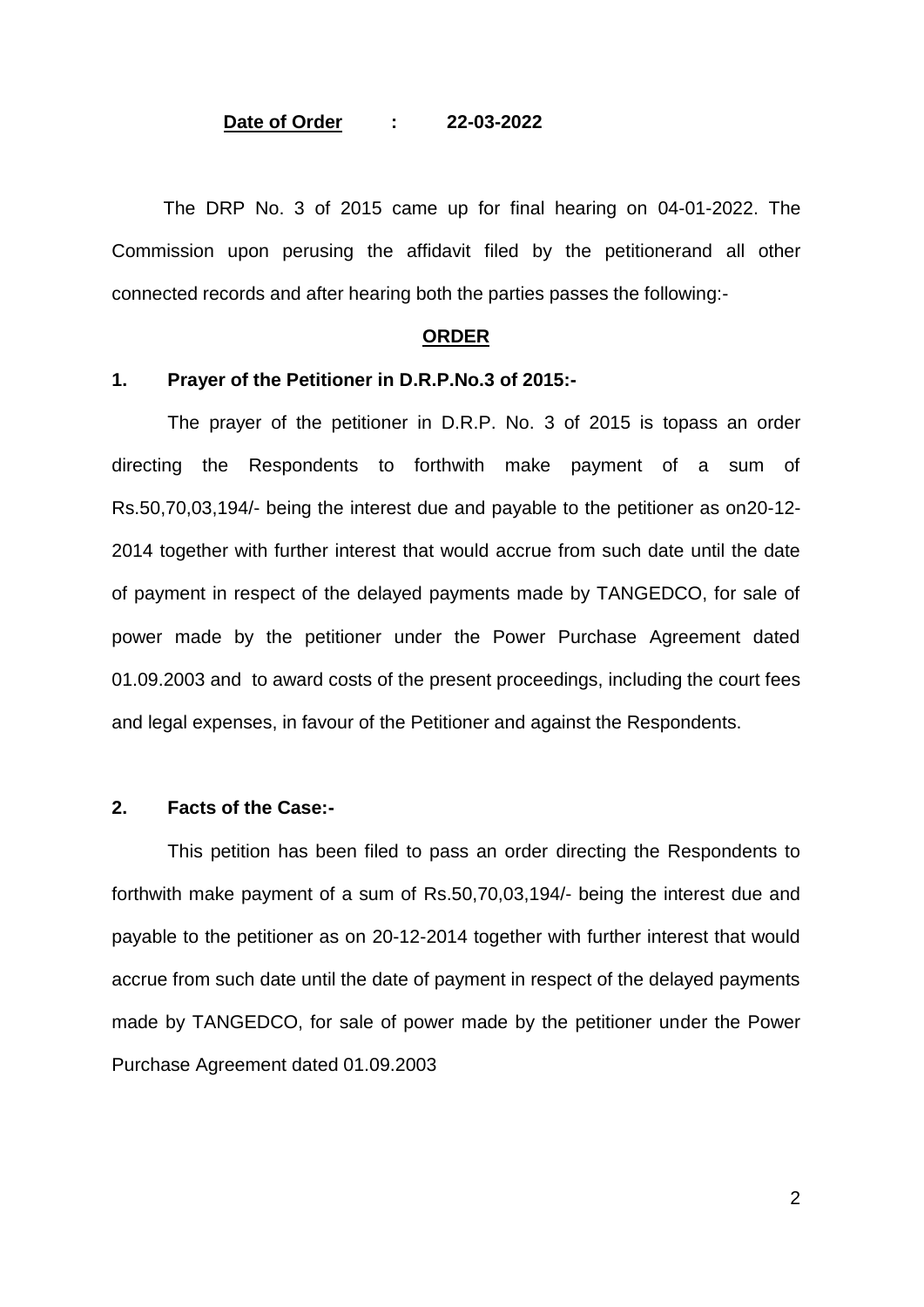#### **3. Contentions of the Petitioner:-**

3.1. The petitioner is a company mainly engaged in the business of generation and sale of electricity.

3.2. The Tamil Nadu Industrial Development Corporation Limited, (TIDCO) wholly owned by Government of Tamil Nadu, had invited proposals for setting up liquid fuel based, short gestation power projects at various locations in Tamil Nadu on Build-Own-Operate basis under International Competitive Bidding process based on the guidelines dated 30.03.1992 issued by Ministry of Power, Government of India inexercise of the powers under section 43A (2) of the Electricity Supply Act, 1948.

3.3. The Petitioner submitted its bid and was selected by the TIDCO/Government of Tamil Nadu based on the tariff quoted and other parameters of evaluation to develop, procure, finance, construct, own, operate and maintain 132 MW (Contracted Capacity of 126.13 MW) Combined Cycle power project using Naphtha as fuel and sell the entire Electricity generated to the First Respondent.

3.4. Initially the power plant was envisaged to be set up at Vallur Village, PonneriTaluk, Tiruvallur District, Tamil Nadu and Power Purchase Agreement (PPA) for the said project was entered on 20.05.1998 with First Respondent for sale of Electricity to the Board. Subsequent to the execution of the PPA on 20.05.1998, due to increase in the price of the Naptha, the Petitioner was asked to find out the alternate fuel soas to reduce the unit cost of generation. The Petitioner identified Natural gas available from the Kuttalam Gas Fields of ONGC Ltd. in the Thanjavur District as alternative fuel to be used at the plant.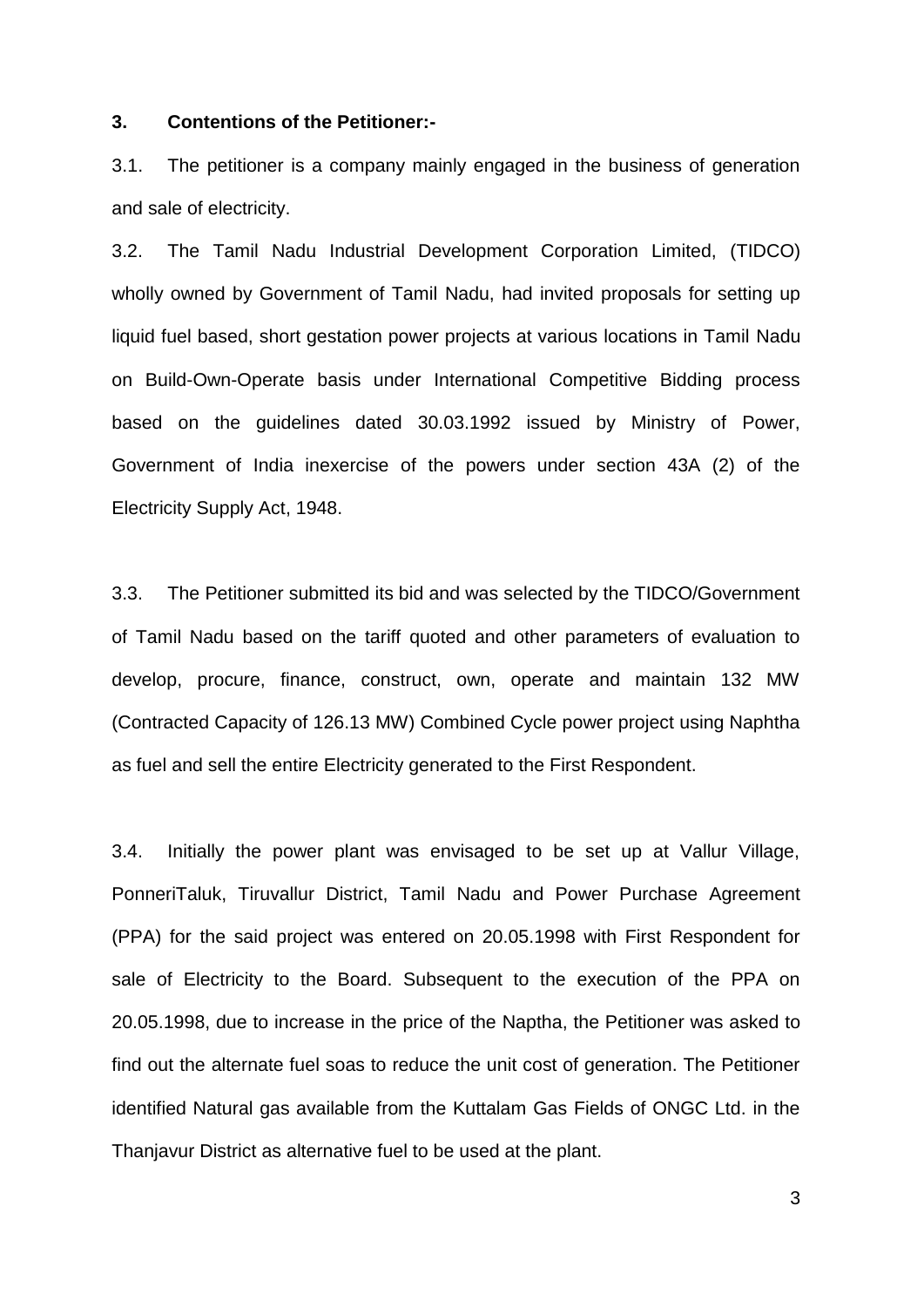3.5. The Petitioner has executed a long term Gas Supply Contract for supply of 500000 SCMD of Natural Gas from Kuttalam gas fields of ONGC in Cauveri Basin to the Petitioner. The location of the plant was changed from Vallur village to Karuppur village in Thanjavur District which was in close proximity to Kuttalam gas fields from where natural gas was to be supplied to the plant. The Government of Tamil Nadu approved the aforesaid selection and the necessary change of technology, fuel and also the shifting of the location of the project from Vallur village to No.9, Karuppur village, ThiruvidaimaruthurTaluk, Thanjavur District of Tamil Nadu.

3.6. Consequent to the change of fuel and technology, the Power Purchase agreement dated 20.05.1998 signed in respect of the said Naphtha based Power project wasamended and the present Power Purchase Agreement (PPA) was signed on 1.9.2003 with the First Respondent for a period of 15 years for sale of electricity incorporating change of technology, change of location and fuel. The said PPA dated 01.09.2003 with its subsequent addendums continues to be in force.

3.7. The selection for setting up of the power project with the above changes entitled the Petitioner to develop, procure, finance, construct, and own operate and maintain the natural gas based power project with a Combined Cycle capacity of net exportable generation of 113.2 MW electricity at Karuppur, Thanjavur District in Tamil Nadu. The First Respondent had by its letter dated 6.9.2003 placed the PPA dated 01.9.2003 before the Commission. The Commission had by its letter dated 12.9.2003 informed the First Respondent that the PPA ought to have been brought to its knowledge for its concurrence. In response to the said letter, the Chairman,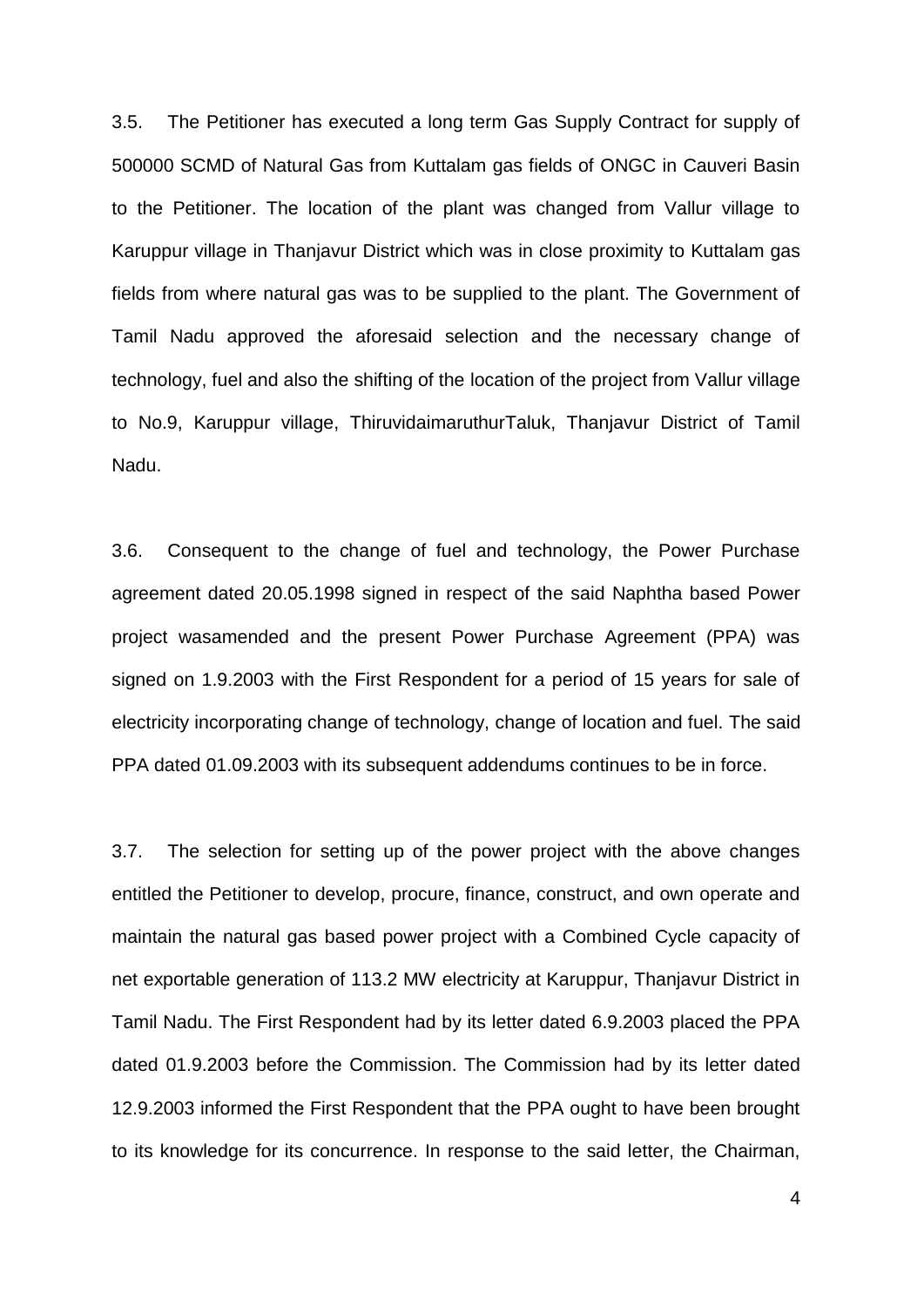TNEB submitted letter dated 31.12.2003 giving the background of the execution of the earlier PPA dated 20.5.1998 and the PPA dated 1.9.2003.

3.8. After obtaining all the clearances, the Petitioner established the 113.2 MWCombined Cycle Gas Based Power Project by synchronizing Gas Turbine on 18-02-2005 and Steam Turbine on 11-08-2005 with TNEB grid. Since then, the Petitioner has been supplying entire electricity generated by the Petitioner's plant to Respondents at a levellised Tariff of Rs.2.32 per Kwhr which is the cheapest Tariff in the State among all IPPs. The Petitioner has been sending periodic billing statements as contemplated under the PPA to the Respondents for payment of the tariff.

3.9. The Power Generation from the Plant is the sale business of the petitioner and TANGEDCO is the exclusive purchaser of the entire generation from the Power Plant. The payments received for the power sold is to be utilised for payments for fuel, outgoings to Banks & Financial Institutions who have funded the Debt and for operations of the Power Plant. The guaranteed, timely cash flows are an imperative for the project to sustain generation. Further, uncertainties should be resolved at the earliest possible time frames, as the quantum of disputes could be large. Any delay in payment or making of part-payments would prejudicially affect the capability to continue to produce power thereby having a cascading effect upon the project viability. Similarly delayed payments have to specifically attract interest as contractually provided as it is both a measure of dis-incentivising delayed payment by TANGEDCO and compensating the petitioner for the costs incurred due to illegal withholding of payments beyond the due date.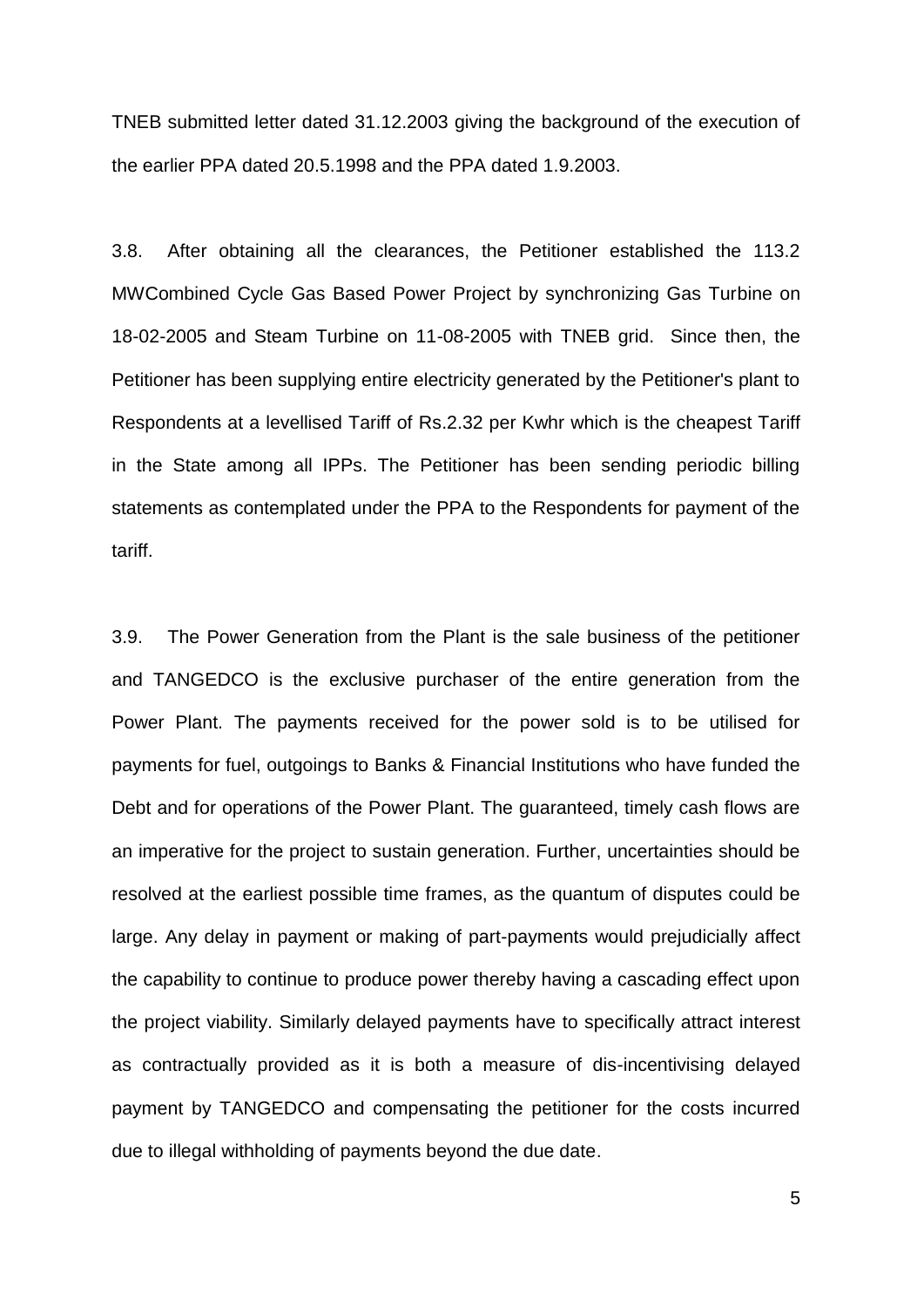3.10. In order to achieve the above, the Power Purchase Agreement provides for the following:-

3.11. Article 9 of the PPA which deals with billing and payment requires during the term of the Agreement, the Petitioner to submit the billing statement not later than 5 days after the end of the billing period as per the format specified in Schedule 16 of the PPA. Due date of payment in respect of a billing statement has been defined inArticle 1.1 of the PPA to mean the date after 30 days from the day of receipt of the invoice from the Petitioner in terms of Article 9.1. Article 9.2 of the PPA which deals with payment, under sub clause (f) entails payment of interest in respect of any amount remaining unpaid after the date when the payment was due. Such interest is to accrue from day to day and to be compounded with monthly interests at a rate equal to the default rate, from the date when the payment was due till the amount is actually paid. Default Rate has been defined in Article 1.1 of the PPA as the per annum rate of interest equal to the sum of prime lending rate of the State Bank of India applicable during the relevant period plus 2 percent.

3.12. In terms of the above provisions of the PPA, the Petitioner has been raising monthly bills on the Respondent for the supply of power. Since April 2011, the Second Respondent has been delaying making payment of the invoices. The Petitioner has been raising invoices for the overdue interest on the delayed payment as per the Power Purchase Agreement. Copies of the invoices raised by the Petitioner on theRespondent from June 2011 to November 2014 towards overdue interest are being filed as documents along with this Petition. In January, 2014, the petitioner received a letter from the 2nd respondent requesting it to waive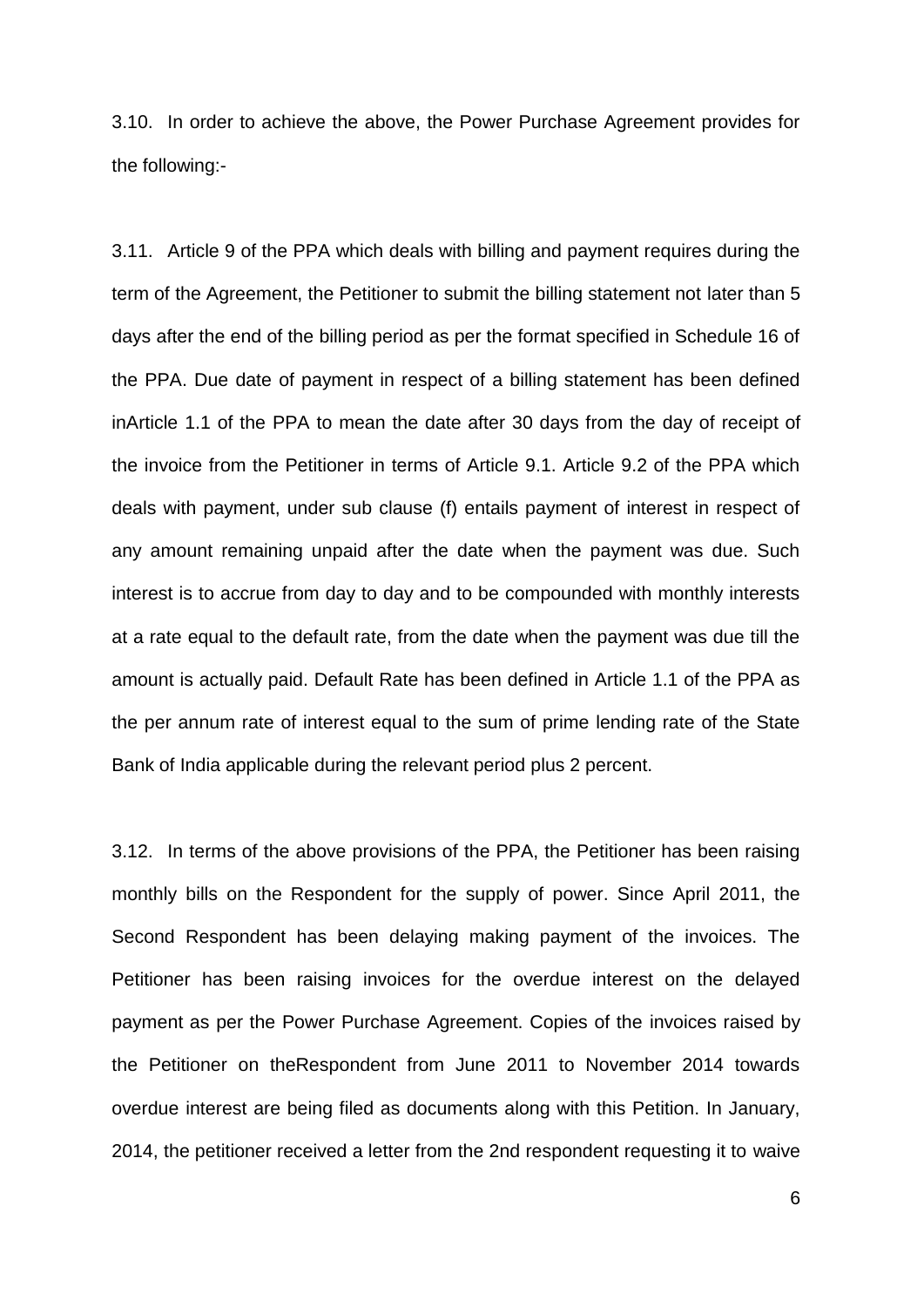50% of the interest amounts due and payable from the respondents, thereby admitting its liability to pay interest to the petitioner.

3.13. The delay on the part of the Second Respondent in making payment of the monthly invoices for the electricity generated and supplied by the Petitioner under the above PPA is considerable. The total amount outstanding and payable by the Respondent to the Petitioner, as of the date of this Petition, towards overdue interest at the rate of Default rate of prime lending rate of SBI applicable during the relevant period and 2 percent as provided for in the PPA is about a sum of Rs.460,388,955/- being the interest due and payable to the petitioner as on 30.06.2014. A statement of the amounts due and payable by the Respondent is being filed as a document along with the Petition.

3.14. Despite the repeated requests of the Petitioner to pay the outstanding towards the overdue interest the Respondent has failed to make the payment to the Petitioner and fulfill its obligations under the PPA. The Petitioner continues to supply electricity to the Respondent for which also payments are being made belatedly. The petitioner was always assured that the issue of interest was being considered. However, rather than pay the same, vide letter dated 28.11.2013 the it has been stated that the TANGEDCO was unable to make timely payments on account of the critical financial situation and therefore the interest on such delayed payments had accumulated. The respondents had also requested the petitioner herein to waive interest levied on the belated payments as a good gesture and as one time measure to support the organization. There was thus, both a specific acknowledgement of liability and a request for a waiver/settlement. The petitioner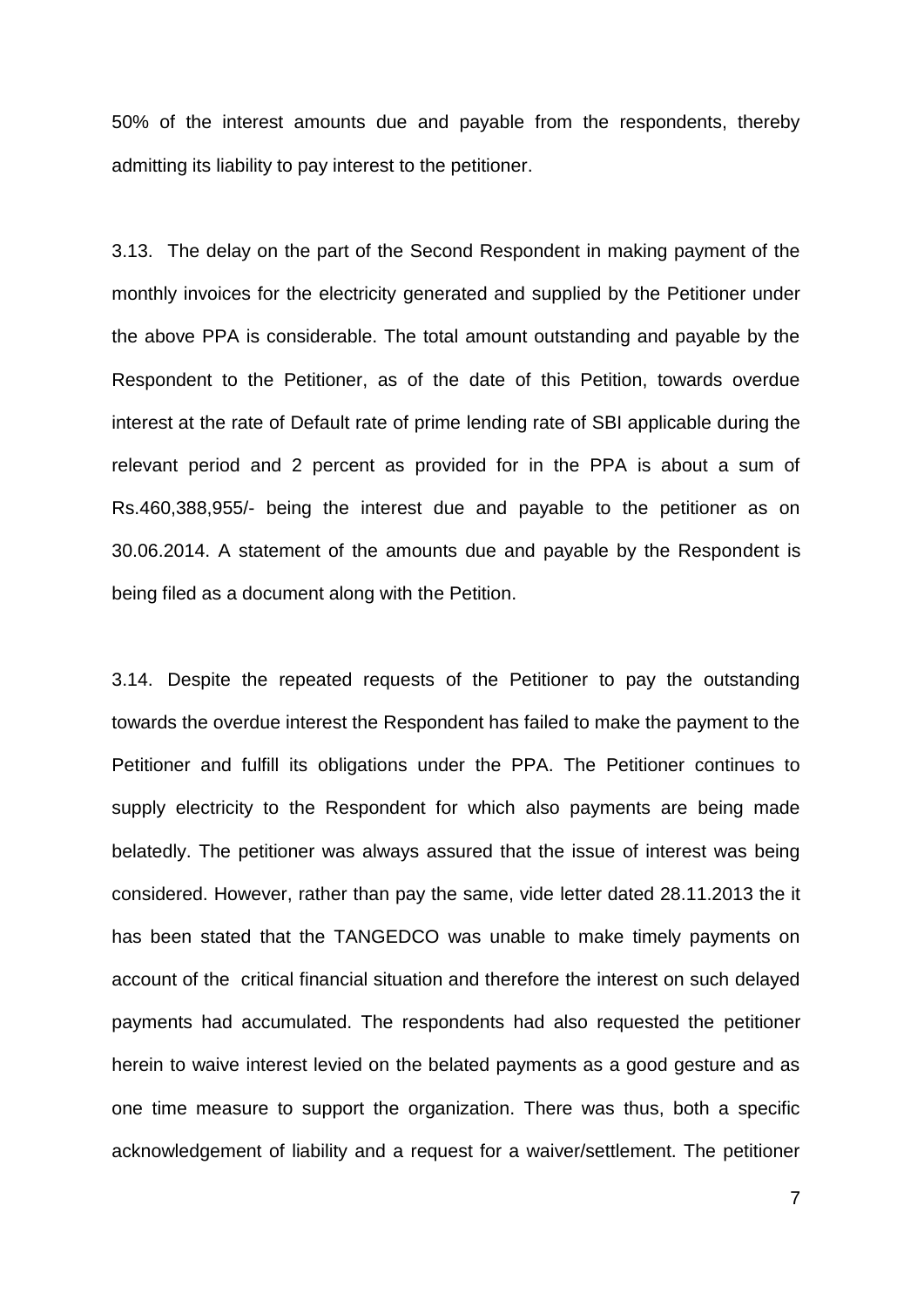had replied to this letter on December 12, 2013 rejecting the said request of the respondents as the delay in payment had also caused immense financial hardship to the petitioner company and the delay had resulted in acute shortfall of cash flows for the petitioner company and it had become difficult for the petitioner company to service its bank loans. The petitioner expected payment of the overdue sums thereafter, however, the payments have not been forthcoming. The liability to make payment is absolute and reiterated by various judgments of the Commission, the Hon'ble APTEL and the Hon'ble Supreme Court. The petitioner states that the financial difficulty or otherwise of the Respondent cannot be cited as a reason for non-payment of interest when it is a contractually due amount.

3.15. It would be significant to state that a petition was filed before this Hon'ble Tribunal seeking directions to be issued to the TANEGDCO to pay interest on delayed payments against invoices raised by wind power producers by the Indian Wind Power Association ("IWPA-) and certain other wind power generators whose WEGs were commissioned prior to the 2009 Tariff Order as the TANGEDCO had taken the untenable position that interest would not be payable where there was no provision in the Tariff Order. The said issue was held in favour of the generators by the Commission and finally decided by the Hon'ble APTEL in order Chairman, TNEB &Anr. v. Indian Wind Power Association and Ors in Appeal No. 11 of 2012 dated 17.04.2012. The relevant paragraphs are extracted hereunder:

*"13. It is settled law, when a certain time limit has been prescribed within which payments have to be made, it would mean that any payments made after the said time period would be subject to payment of interest as indicated above.* 

*17. In any power project, one of the important aspects is the promptitude in payment since the delays would seriously affect the viability of the project. All these projects are substantially funded through finances obtained from various funding organizations require regular repayment of principal loan*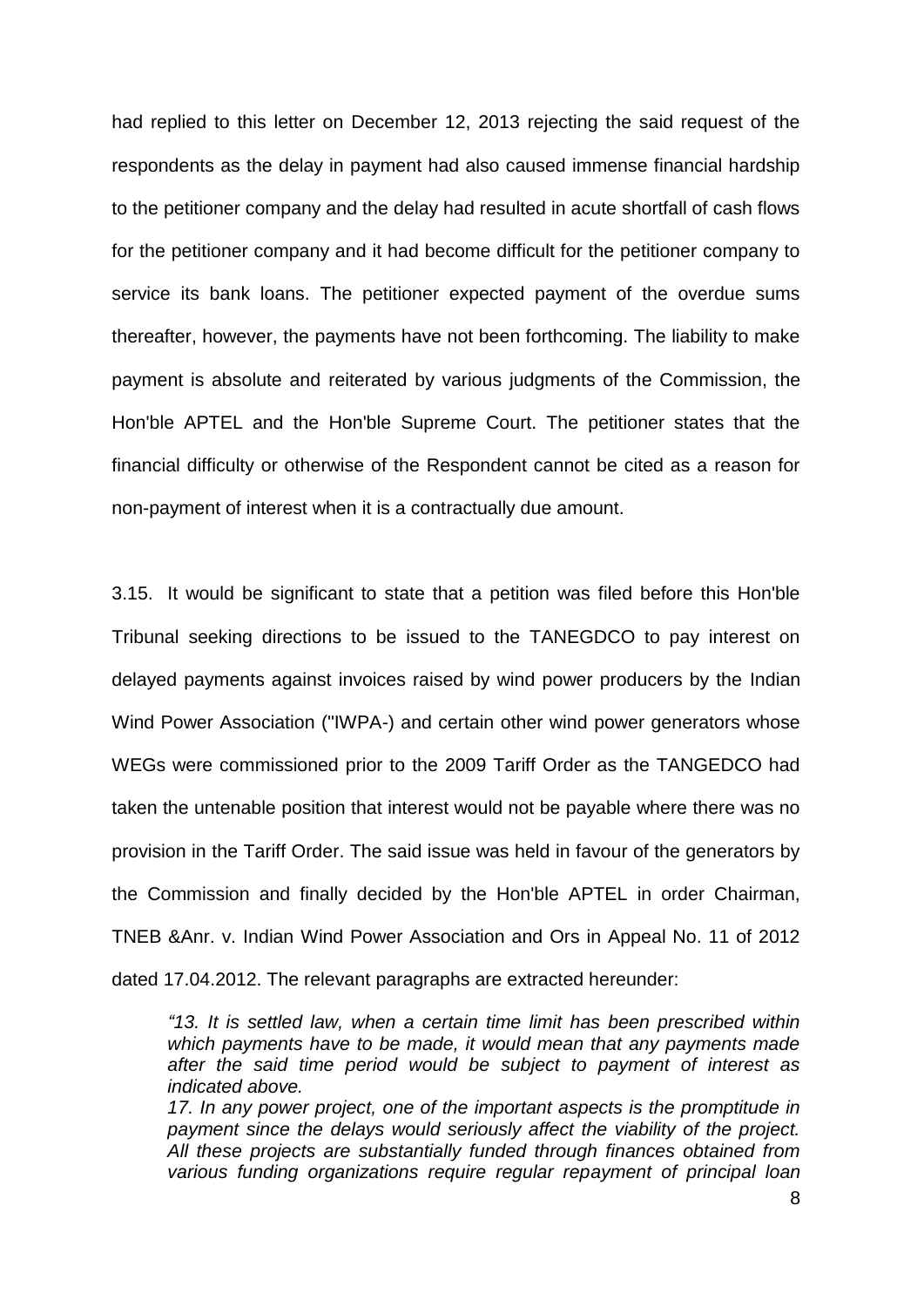*amount with interest by the generators. Only if regular payments are made for the power generated and supplied the loans can be serviced a long with the promised return of investment.* 

*21. Hence our conclusion is as follows:* 

*'The wind power generators are entitled for payment of interest on delayed payment made by the appellant for the purchase of the power from the generators".* 

3.16. Therefore, as the legal position stands today, even in cases where there was no separate provision in the contract interest has been held to be payable. The petitioner's position stands on a higher pedestal in view of the specific contractual terms. I am advised to state that the issue of interest in case of PPAs and IPPs in Tamil Nadu has also been recently adjudicated upon by the Hon'ble Supreme Court of India in TANGEDCO v. PPN Power Gen Co Pvt Ltd (Civil Appeal No. 4126 of 2013) and the relevant extract has been set out below:

*"We are also not able to accept the submission of Mr. Nariman that invoices couldnot be paid in full as they were only estimated invoices. It is true that reconciliation is to be done annually but the payment is to be made on monthly basis. This cannot even be disputed by the appellant in the face of its claim for rebate at the rate of 2.5% for having made part payment of the invoice amount within 5 days. We also do not find any merit in the submission that any prejudice has been caused to the appellant by the delayed submission of annual invoice by the respondents. Pursuant to the directions issued by the State Commission, the monthly invoice and annual invoice for the respective years have been redrawn as on 30th September each year. Therefore, the benefit of interest has been given on such annual invoices. With regard to the issue raised about the interest on late payment, APTEL has considered the entire matter and come to the conclusion that interest is payable on compound rate basis in terms of Article 10.6 of the PPA.In coming to the aforesaid conclusion, APTEL has relied on a judgment of this Court in Central Bank of India vs. Ravindra&Ors. In this judgment it has been held as follows:* 

"........The essence of interest in the opinion of Lord Wright, in Riches v. *Westminster Bank Ltd.AII ER at p. 472 is that it is a payment which becomes due because the creditor has not had his money at the due date. It may be*  regarded either as representing the profit he might have made if he had had *the use of the money, or, conversely, the loss he suffered because he had not that use. The general idea is that he is entitled to compensation for the deprivation; the money due to the creditor was not paid, or, in other words,*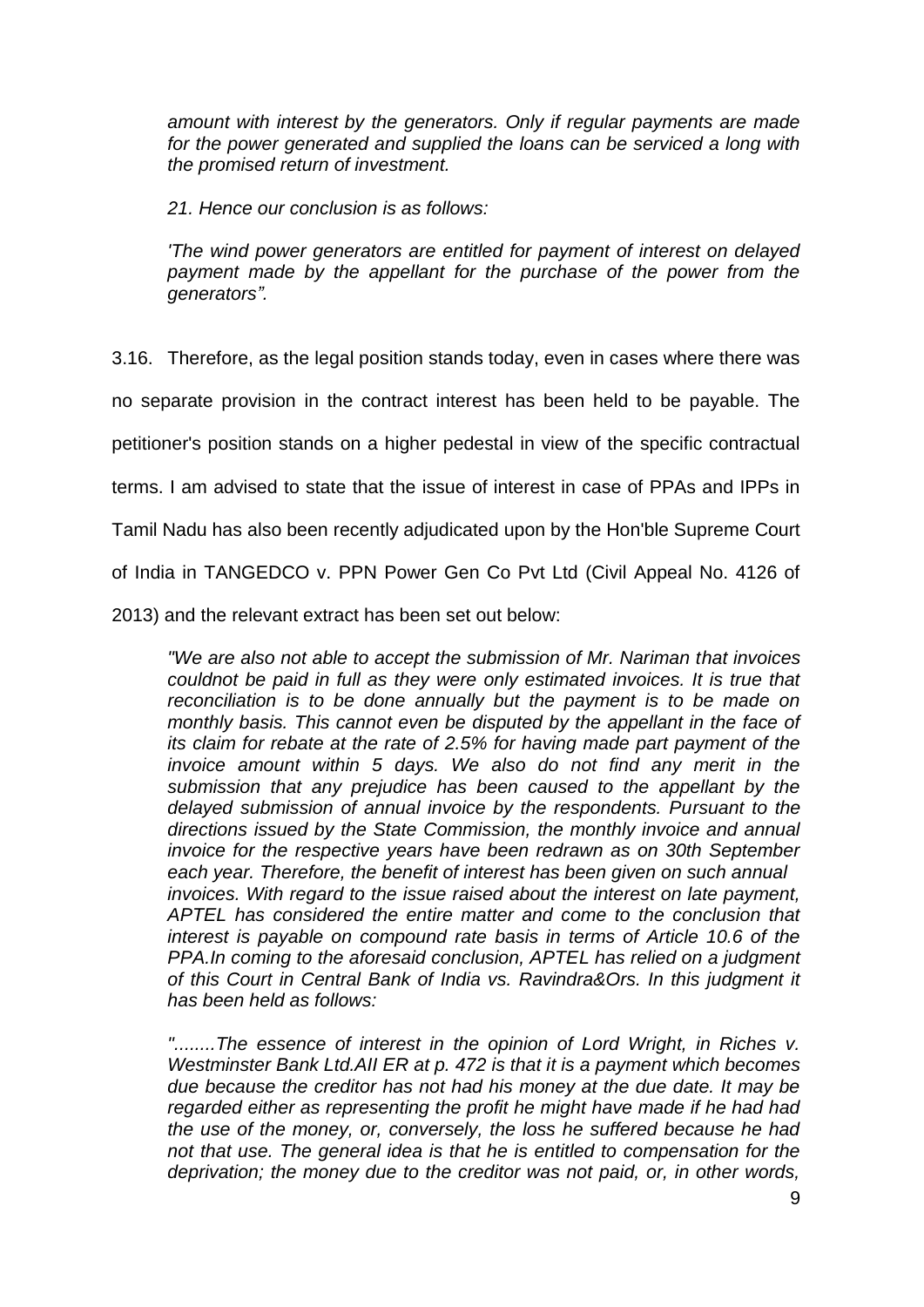*was withheld from him by the debtor after the time when payment should*  have been made, in breach of his legal rights, and interest was a *compensation whether the compensation was liquidated under an agreement or statute. A Division Bench of the High Court of Punjab 2002 (1) SCC 367 speaking through Tek Chand, J. in CIT v. Dr Sham LalNarula thus articulated the concept of interest the words 'interest' and 'compensation' are sometimes used interchangeably and on other occasions they have distinct connotation. 'Interest' in general terms is the return or compensation for the use or retention by one person of a sum of money belonging to or owed to another. In its narrow sense, 'interest' is understood to mean the amount which one has contracted to pay for use of borrowed money. . .. In whatever category 'interest' in a particular case may be put, it is a consideration paid either for the use of money or for forbearance in demanding it, after it has*  fallen due, and thus, it is a charge for the use or forbearance of money. In *this sense, it is a compensation allowed by law or fixed by parties, or permitted by custom or usage, for use of money, belonging to another, or for the delay in paying money after it has become payable. "* 

*56. Similar observations have been made by this Court in Indian Council of Enviro-Legal Action vs. Union of India &Ors. wherein it has been held as follows:* 

*"178. To do complete justice, prevent wrongs, remove incentive for wrongdoing or delay, and to implement in practical terms the concepts of time value of money, restitution and unjust enrichment noted above-or to simply levelise-a convenient approach is calculating interest. But here interest has to be calculated on compound basis-and not simple-for the latterleaves much uncalled for benefits in the hands of the wrongdoer.* 

*179. Further, a related concept of inflation is also to be kept in mind and the concept of compound interest takes into account, by reason of prevailing rates, both these factors i.e. use of the money and the inflationary trends, as the market forces and predictions work out.* 

*180. Some of our statute law provide only for simple interest and not compound interest. In those situations, the courts are helpless and it is a matter of law reform which the Law Commission must take note and more so, because the serious effect it has on the administration of justice. However, the power of the Court to order compound interest by way of restitution is not fettered in any way. We request theLaw Commission to consider and recommend necessary amendments in relevant laws.* 

*57. The late payment clause only captures the principle that a person denied the benefit of money, that ought to have been paid on due dates should get compensated on the same basis as his bank would charge him for funds lent together with a deterrent of 0.5% in order to prevent delays. It is submitted byMr.Salve and Mr.Bhushan that bankers of the respondents have applied quarterly compounding or monthly compounding for cash credits during different periods on the basis of RBI norms. Article 10.6 of the PPA has*  followed the norms of the bank. This cannot be said to be unfair as the same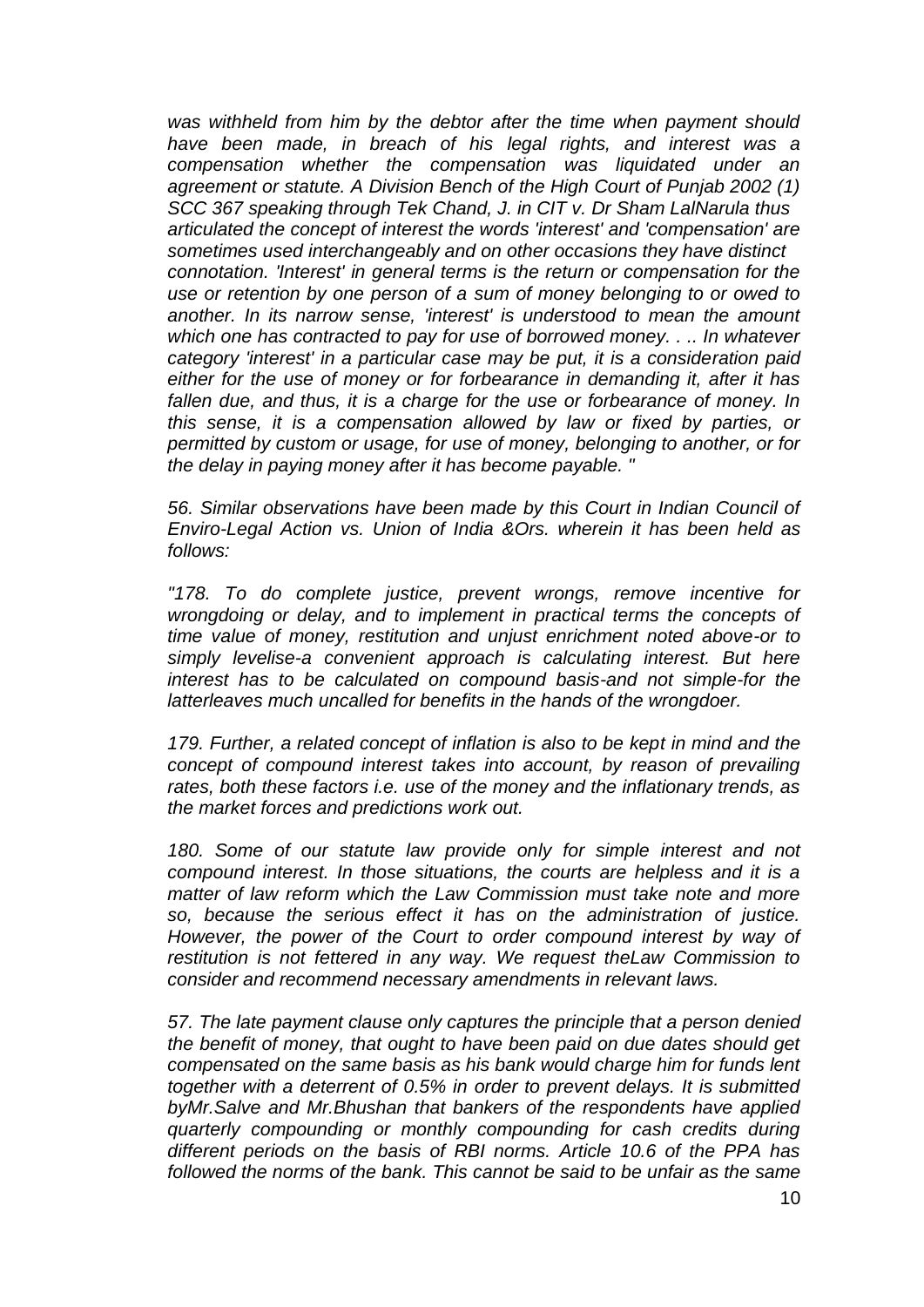#### *principle would also apply to the Appellants"*

3.17. The petitioner states that the delay in making payment of the invoices has caused extreme difficulty for the Petitioner. The Petitioner has periodic repayment commitments to its lenders and others related to the project and the delay in payment of the invoices is causing severe hardship in meeting the commitments tothe lenders. The considerable delay in paying the invoices is also causing difficulty to the Petitioner to sustain its regular operations.

3.18. The Respondent, while enjoying the use of the electricity supplied by the Petitioner ought to also honour its commitments under the PPA and make regular payments. When regular payments are not being made, the Respondent has to pay the interest as agreed under the PPA. The Petitioner has endeavored to amicably resolve the issues that have arisen between the parties, however there has been no commitment on the part of the Respondent to pay the amounts towards interest.

3.19. In the circumstances mentioned above, the Petitioner is filing the present petition for directions to the Respondent to remit the entire amounts due and payable to the Petitioner towards interest for belated payment and to honour its commitments under the PPA.

3.20. Article 15.2 of the PPA provides for Arbitration as the dispute resolution mechanism. In view of section 86(1)(f) of the Electricity Act, 2003 and the decision of the Hon'ble Supreme Court in Gujarat UrjaVikas Nigam Ltd. Vs. Essar Power Ltd. reported in 2008 (4) SCC 755, this the present petition is within the exclusive jurisdiction of the Commission.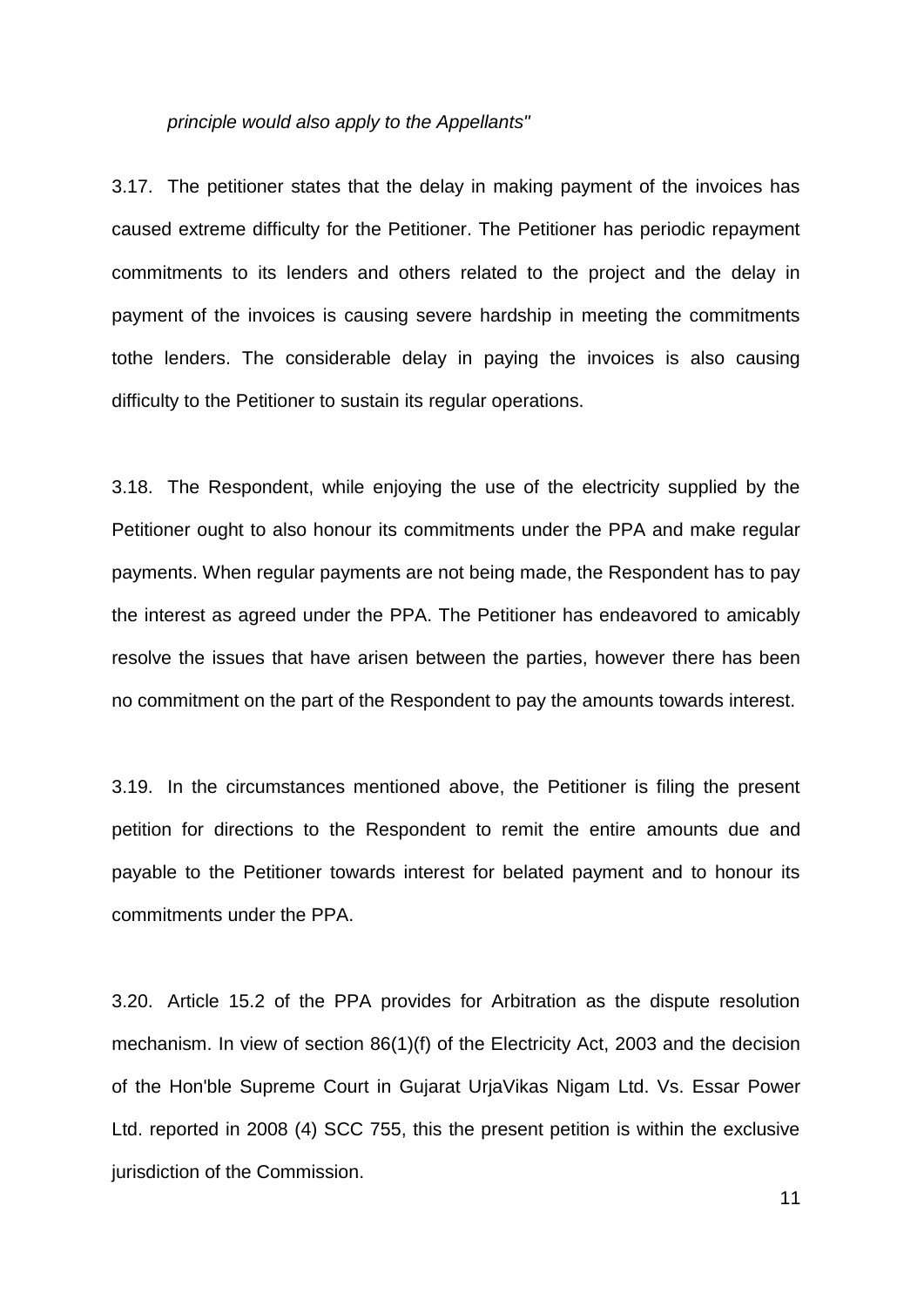3.21. The petitioner submits that it is paying a substantial court fee at 1% of the total claim to file the instant petition for recovery of amounts due to it despite being entitled to the same as a matter of right. The petitioner has been forced by the Respondent to initiate the recovery proceedings due to its obstinate refusal to pay contractual legal dues. This is evidently for the reason that the Respondent is fully aware that the strained financial position of the petitioner due to the belated payments would make it difficult for the petitioner to bear court fees and legal expenses to initiate legal proceedings. The denial of payment being deliberate, it is just and necessary that the costs that are incurred by the petitioner towards courtfees and legal expenses be awarded in favour of the petitioner and against the respondent in the event of it succeeding in the present proceedings.

## **4. Contention of the Respondent:-**

4.1. The Power Purchase Agreement was entered into between the Respondent and the Petitioner, pursuant to selection through the process of tariff based International Competitive Bidding.

4.2. Due to financial constraints of the Respondent / TANGEDCO during the last few years, the TANGEDCO was unable to meet its financial commitments. Due to the loss incurred by the Respondent, over a period of many years, the Respondent's credit rating had deteriorated, which led to difficulty over raising of funds by way of loans also. There was considerable delay in making payments by the Respondents in recent years and that the said non-payment of dues was not intentional. The Respondent is functioning under the purview of the State Government and thereby is discharging its duties in the larger interest of public. It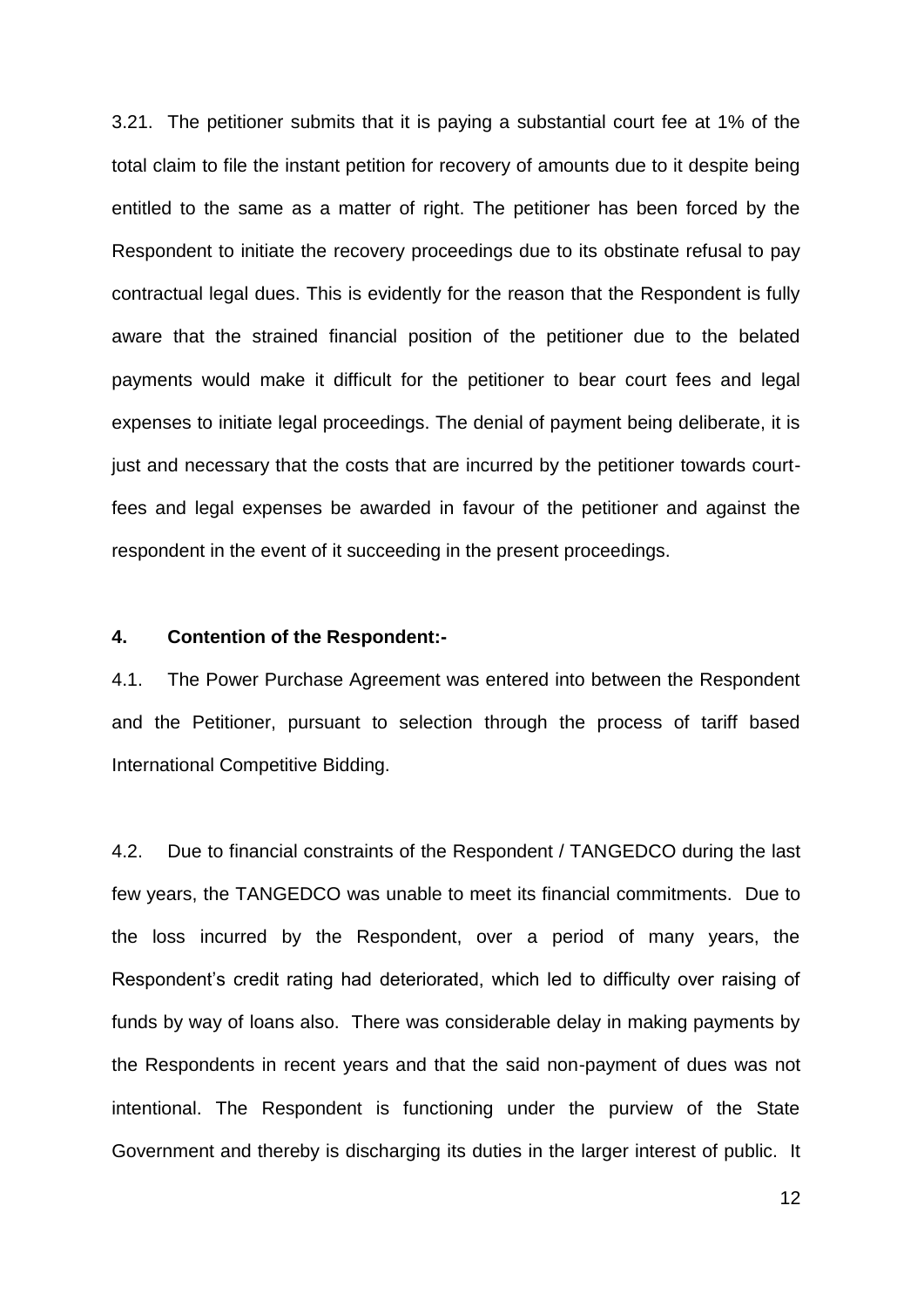is the duty of the Respondents / TANGEDCO to generate, purchase and supply electricity to its consumers at a reasonable rate without any hindrance. Due to the aforesaid reasons TANGEDCO was not able to make timely payment from March 2011 onwards and the invoice for payment of surcharge was received.

4.3. The Respondent / TANGEDCO has huge outstanding payments to tune of Rs.4800 crores to several generators from which TANGEDCO procures power. Even the loan repayments and interest payments could not be made on the due dates due to the financial crisis faced by the TANGEDCO. However, all the payments pertaining to energy bills have been made to the petitioners, except the invoices for surcharge payments.

4.4. As per the PPA dated 01-09-2003 clause 15.2, negotiation meeting was conducted with M/s.Lanco on 12-05-2015 towards the interest on delayed payments.

4.5. The Director / Finance, TANGEDCO offered a proposal of waiver of 50% interest on delayed payments in line with the offer already accepted by other generators viz., Rajshree Sugars & Chemicals Limited and others. If 50% waiver is accepted, TANGEDCO would release the balance 50% in 3 instalments. The critical financial position of the TANGEDCO was also highlighted, but M/s. Lanco did not agree for the above proposal given by Director / Finance and however promised to send his reply in writing offer consulting with their Management.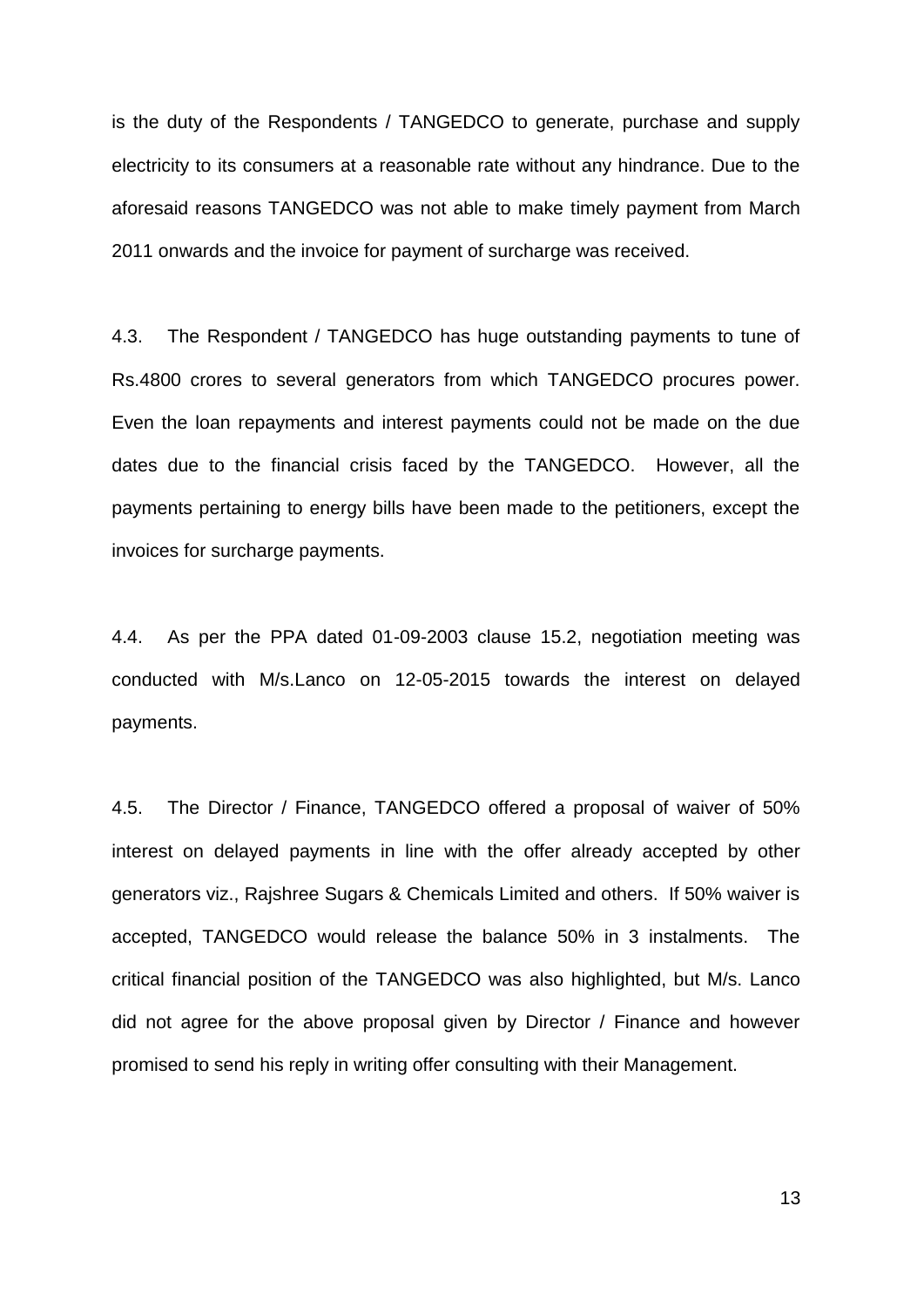4.6. Accordingly, M/s. Lanco sent their letter dated 19-05-2015 stating as follows:-

*"the delay in payments by TANGEDCO has resulted in acute shortfall of cash flows. Also due to operation of plant at a PLF of less than 85% has resulted for the under recovery of fixed charges. Huge interest burden is also being suffered by the company due to delay in payments and based on the above circumstances, the company is not able to consider any waiver in the interest on delayed payments due to the company."*

4.7. TANGEDCO is committed to meet its payment obligations and is taking appropriate steps to revive its financial strength and thereby the question of violation or nonpayment of dues on the part of TANGEDCO does not arise.

4.8. If the petition is admitted, it would lead to huge interest commitments to the already fund starved TANGEDCO resulting in very critical financial position.

# **5. Additional Counter Affidavit filed by the Respondents:-**

5.1. The Petitioner has filed the present petition for a claim of Rs.50,70,03,194/ including interest on interest. As per LANCO's workings, interest payable on the delayed payment is Rs.36,02,68,647/- and interest on interest is Rs.14,67,34,547/ upto 20.12.2014 and therefore it has totally claimed a sum of Rs.50,70,03,194/-.

5.2. As per PPA Clause 9.1 & 9.2, TANGEDCO has worked out the interest payable and has arrived at the amount of Rs.34,06,39,102/-.

5.3. TANGEDCO is facing severe financial crisis and TANGEDCO has promptly paid the interest to generators who have given waiver and executed the undertaking to waive interest (50%/40%) or reduction in interest rate to 6%/7.5%.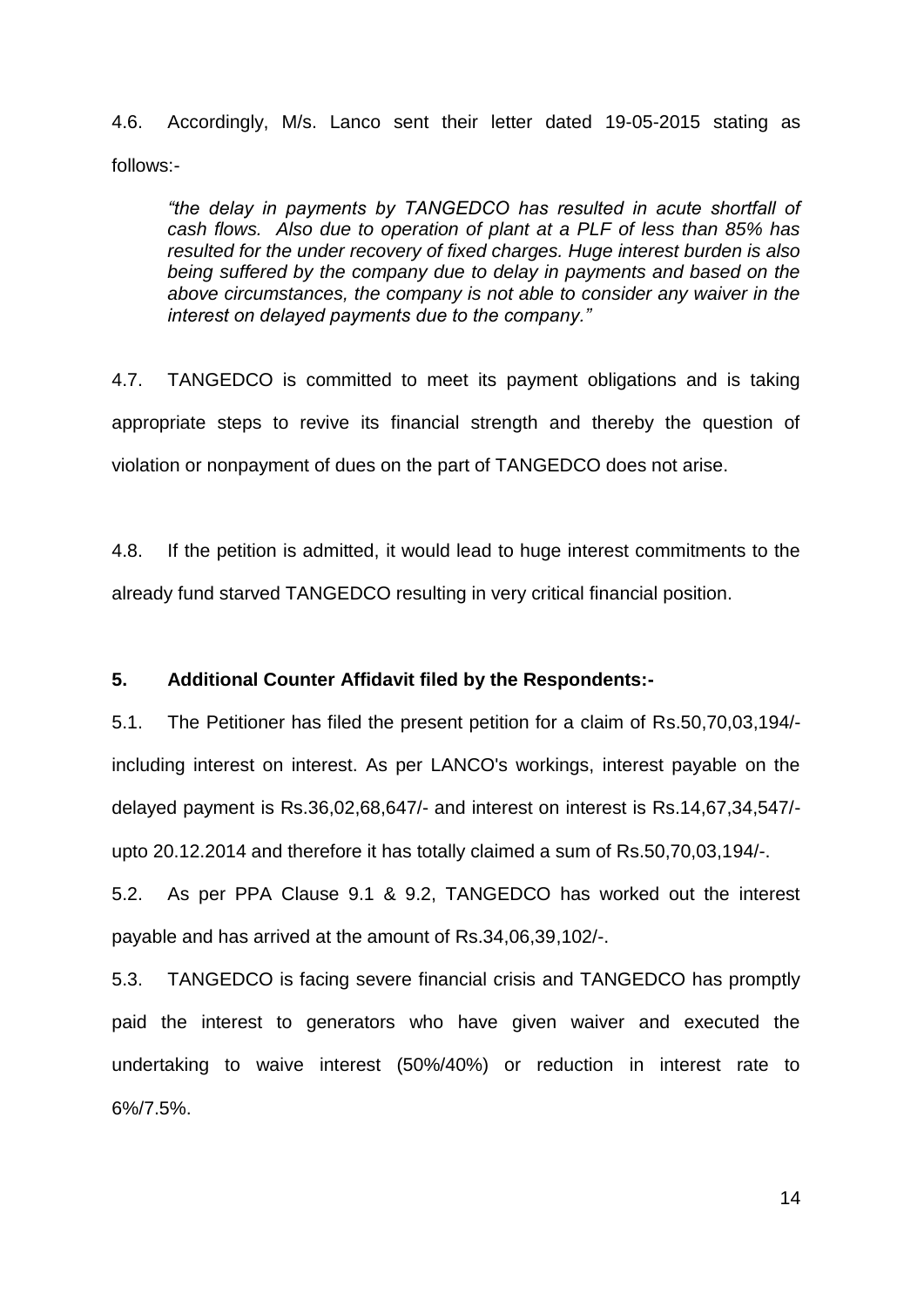5.4. Further it is submitted that the present fund position of TANGECO is presented as below:

- The monthly fund inflow of TANGEDCO through revenue from sale of power to its consumers is around Rs.3400 crores and tariff subsidy from Government of Tamil Nadu is around Rs.800 crores per month.
- The monthly fund outflow towards the revenue expenditure is Rs.5950 crores.
- There is an average shortfall of about Rs.1750 Crores for each and every month. Some payments are postponed and made as when loans are received from REC/PFC/ IREDA and other financial institutions.
- Due to Covid-19 pandemic, the revenue collections to TANGEDCO has also gone down and TANGEDCO is facing great hardship towards payment to its Generators.
- Though the Gol announced financial assistance through REC/PFC, the dues with regard to power purchases are pending to be paid from 01/2021 onwards.

5.5. Apart from this, it is pertinent to mention that another group company of the Petitioner, M/s.LANCO Infra Tech Ltd owes huge sums of monies to TANGEDCO. A Letter of Intent for EPC contract was issued to M/s.LANCO Infra Tech Ltd (LITL) on 27.02.2014 for a value of Rs.3921.55 Crores. Later the contract to M/s. LITL was terminated on 09.04.2018 due to poor performance and Corporate Insolvency Resolution Process initiated on the contractor by IDBI in NCLT, Hyderabad under IBC 2016. A total claim of Rs.1882.03 crores from M/s. LITL for non-completion of work and for the consequential losses to TANGEDCO was filed on 25.09.2018 before the Resolution Professional, who was later appointed as Liquidator by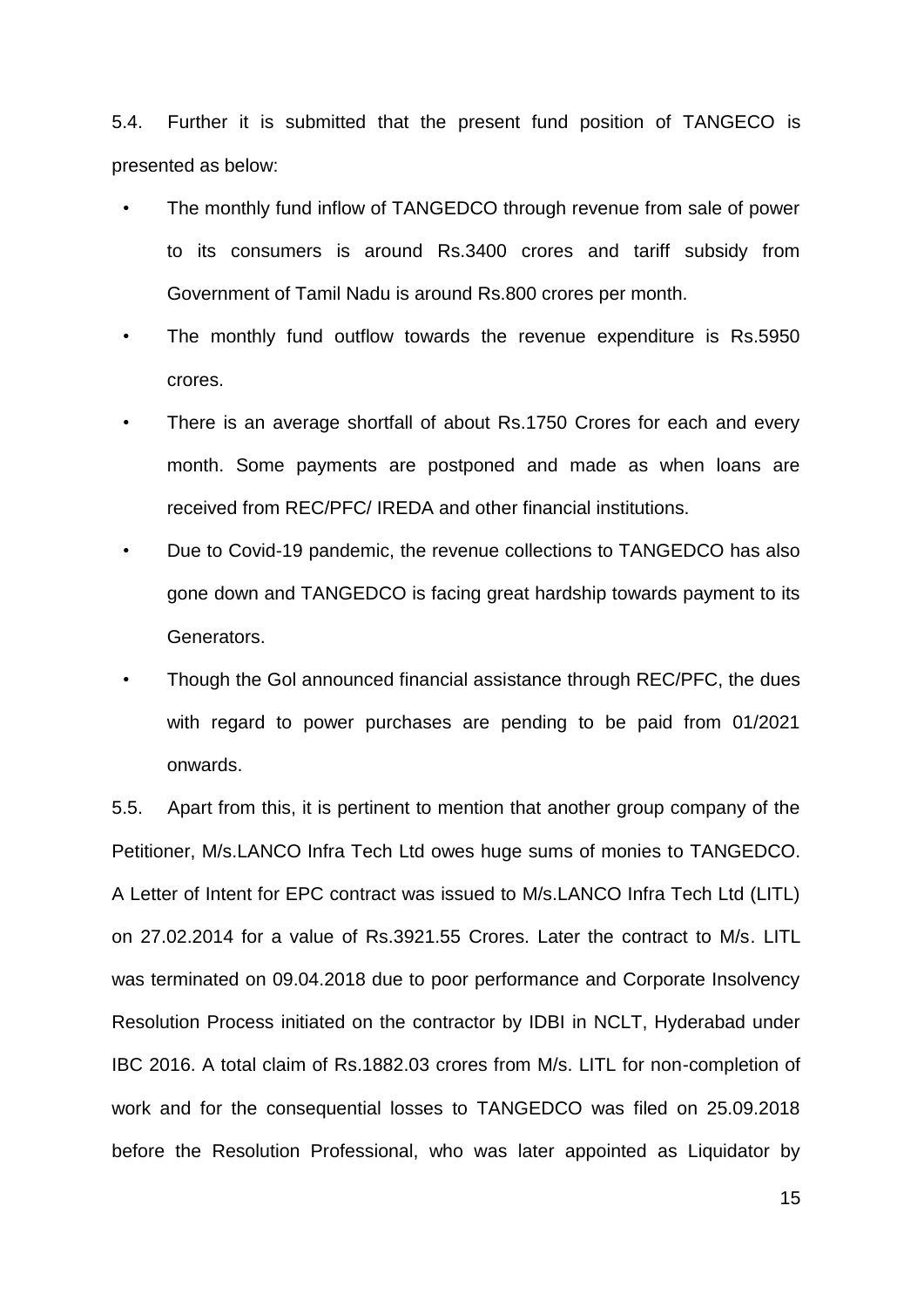Hon'ble NCLT, Hyderabad. Only a partial claim amount of Rs.708.38 crores was admitted by the Liquidator. An application was filed in the Hon'ble NCLT, Hyderabad Bench to direct the Liquidator to admit the entire claim. Subsequently, the claim had been revised to Rs.2383.61 crore based on the actual value of new EPC contract awarded, in View of GST payable for LD (Liquid Damages), penalty to be claimed and GST payable for SD (Security Deposited) already forfeited. So, an addendum of the claim in appropriate format was sent to the liquidator on 26.04.2019. The NCLT, Hyderabad Bench, has dismissed the appeal on 19-05- 2020 through video conference. Appeal has been filed before the Hon'ble NCLAT, New Delhi on 23.11.2020 (Diary NO.:23650) for the total claim of Rs.1882.03 crores and the case is transferred from New Delhi to Chennai and is pending for scrutiny in the Hon'ble NCLAT Registry. Therefore, dues to the tune of Rs.1882.03 crores are receivable from the Petitioner's group companies to the TANGEDCO as well.

5.6. A fresh application for additional claims for Rs.501.58 crores was filed before the Hon'ble NCLT, Hyderabad on 11.11.2020 as IA (IBC) No. 01/2021 in Company Petition No.CP (IB) No.lll/7/HDB/2017 and is pending.

5.7. In the above circumstances, if this petition is allowed, it would lead to huge interest commitments to the already fund starved TANGEDCO resulting in very critical financial position.

5.8. The Commission has also passed final orders in the following cases for those who have accepted 6% waiver of interest and dismissed the cases:

• DRP.No.14 of 2011 In M.P.No.12 of 2012 NarsingdasAgrawal-vs-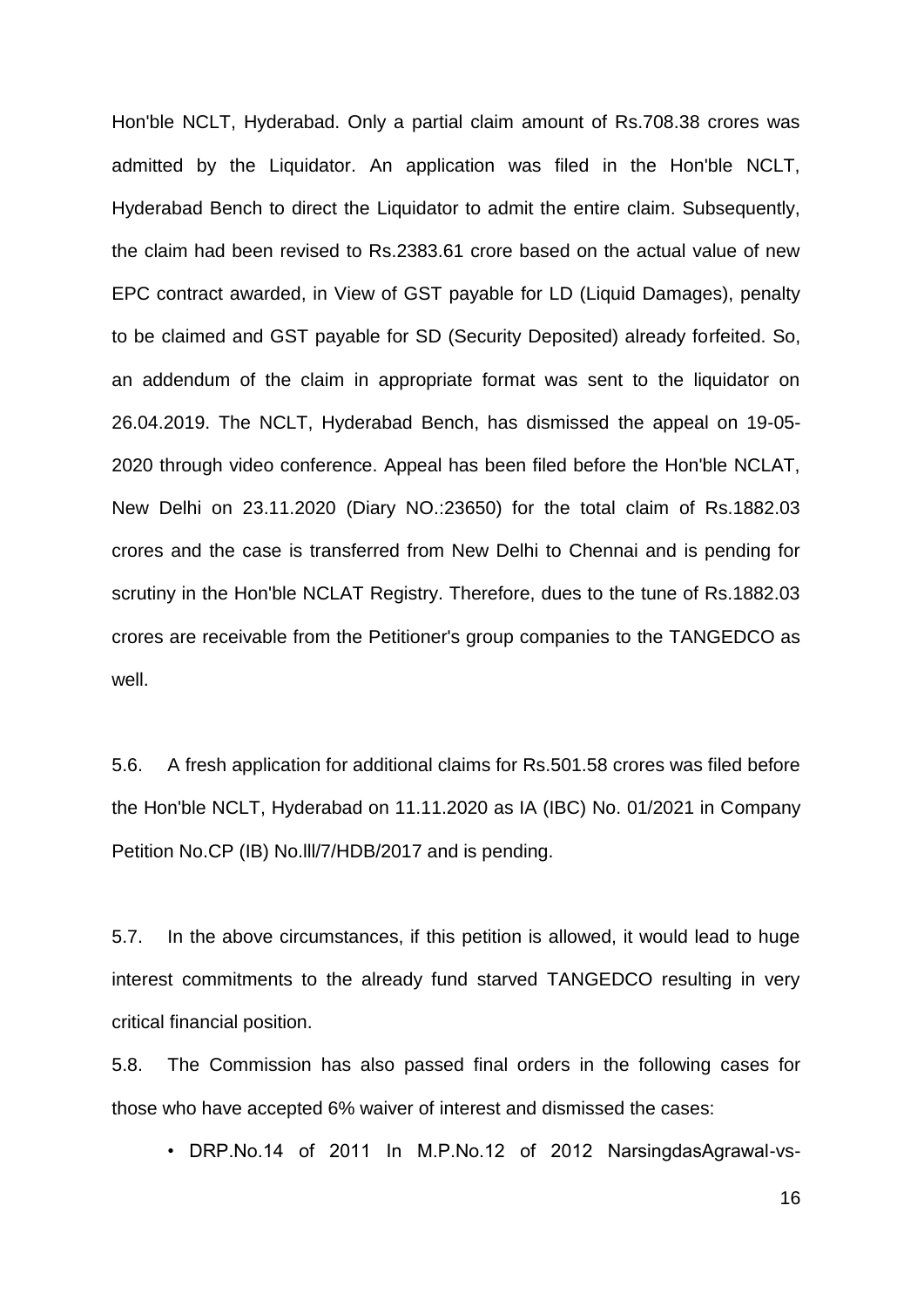**TANGEDCO** 

• D.R.P.No. 12 of 2015 - Indowind Energy Ltd., -vs- TANGEDCO

• D.R.P.No. 63 of 2014 - CLP Wind Farms -vs- TANGEDCO

5.9. The Commission may consider the above facts and pass an order for 50% waiver of the interest or fix the rate of interest at 6% p.a. In such circumstances, TANGEDCO assures to make the payment.

#### **6. Written Submission on behalf of the Respondent:-**

6.1. The Power Purchase Agreement was entered into between the Respondent and the Petitioner, pursuant to selection through the process of Tariff based International Competitive bidding.

6.2. Due to financial constraints of the Respondents/TANGEDCO during the last few years, the TANGEDCO was unable to meet its financial commitments to the Petitioner, and the invoices were paid belatedly on the dates mentioned therein. Due to the loss incurred by the Respondent, over a period of many years, the Respondent's credit rating had deteriorated, which led to difficulty over raising of funds by way of loans also. Thus, it is submitted that though there was a delay in making payments by the Respondents in recent years, the said non-payment of dues was not intentional.

6.3. The Respondent is functioning under the purview of the State Government and thereby is discharging its duties in the larger interest of public. It is the duty of the Respondents/TANGEDCO to generate, purchase and supply electricity to its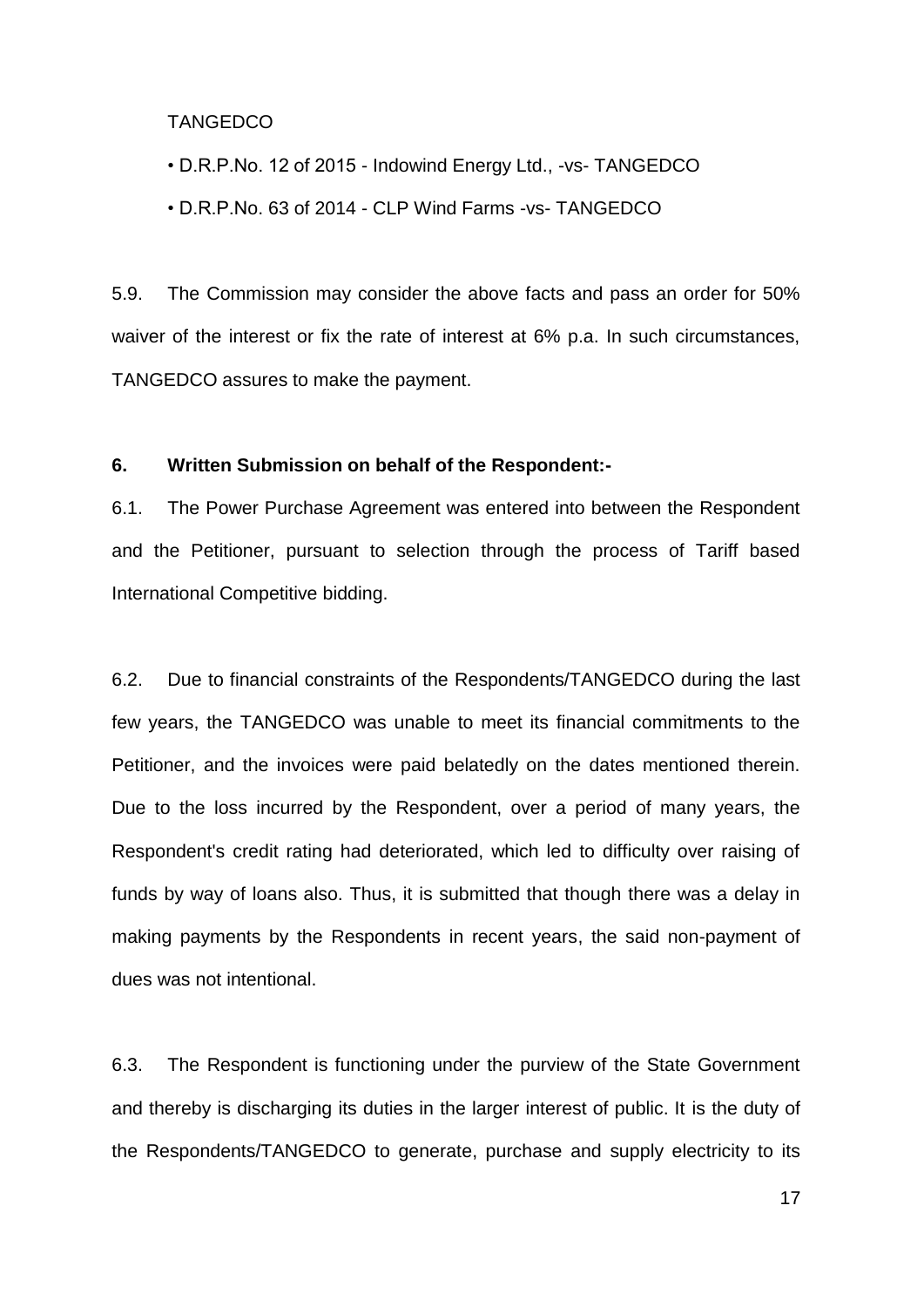consumers at a reasonable rate without any hindrance. The Respondents/TANGEDCO has huge outstanding payments to tune of Rs.7150 crores to several generators from which TANGEDCO procures power. Even the loan repayments and the interest payments could not be made on the due dates due to the financial crisis faced by TANGEDCO. Due to the aforesaid reasons TANGEDCO was unable to make timely payment from March 2011 onwards and the Petitioner had raised supplementary invoices demanding interest. However, the supplementary invoices raised by the Petitioner is riddled with illegalities and cannot be sustained in law. The two broad grounds on which the Petitioner's supplementary invoices cannot be sustained are:

- (i) The supplementary invoices dated 28.06.2011, 19.08.2011 and 07.12.2011 are barred by limitation.
- (ii) The calculation of interest by the Petitioner under the invoices between June 2011 and 1 7.12.2011 are not In accordance with clause 9.2(f) of the PPA dated 01.09.2003.

6.4. The present DRP is filed seeking payment towards 37 invoices seeking interest between 28.06.2011 and 03.12.2014. The first three invoices dated 28.06.2011, 19.08.2011 and 07.12.2011 are barred by limitation since the present petition was filed before the Commission only on 18.12.2014 beyond the period of three years from the date of invoices. It is now well said that the law of limitation applies to the proceedings before the Commission. In the case of Andhra Pradesh Power Coordination Committee and Others vs. LancoKondapalli Power Limited and Others, (2016) 3 SCC 468 at Paragraph 30, the Hon'ble Supreme Court has held that Limitation Act applies to the proceedings of the Commission and therefore, as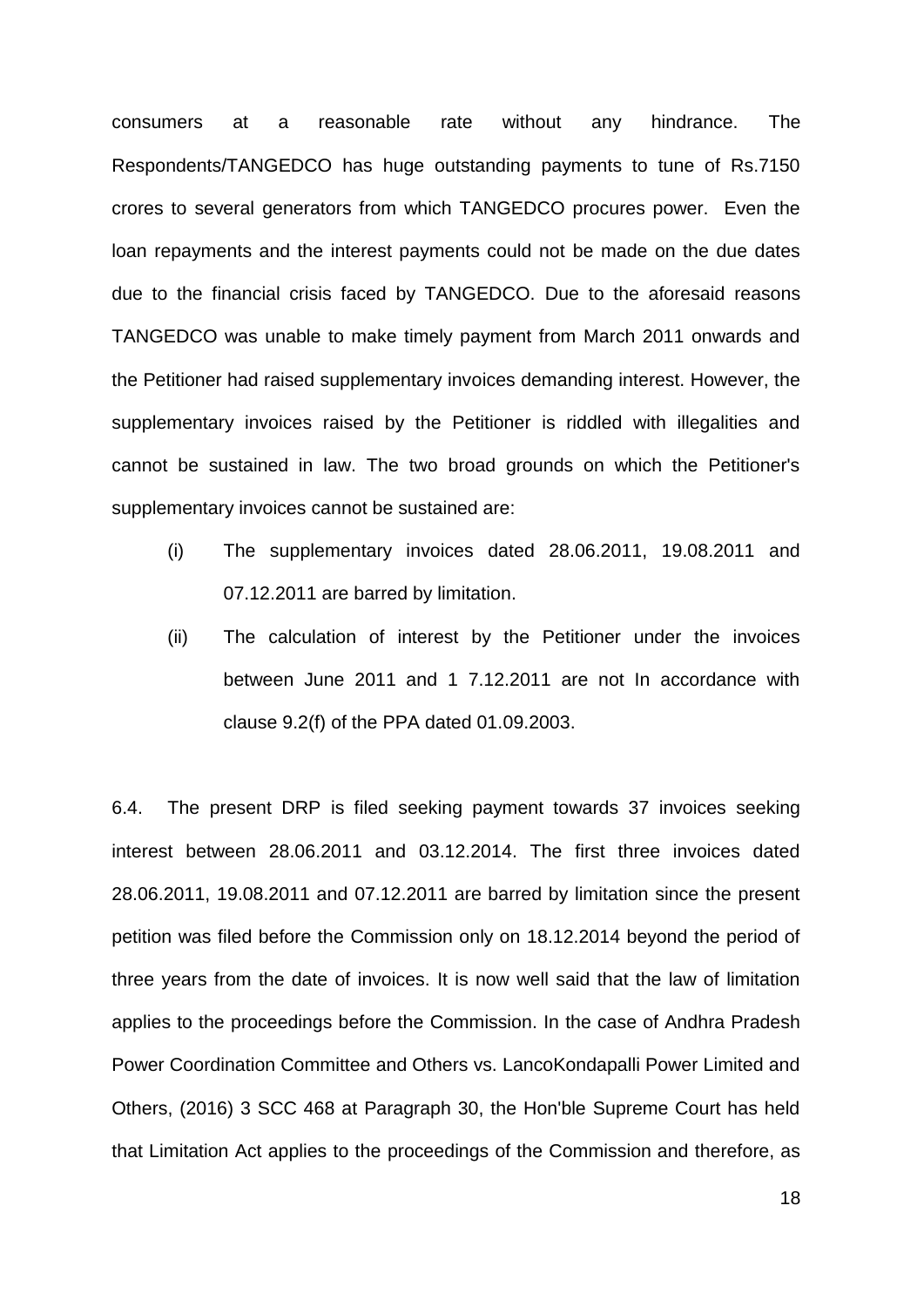per Article 137 of the Limitation Act, the maximum period of 3 years is available to the Petitioner to file its claims. Following this judgment, the Commission has also reiterated that the Law of Limitation is applicable to the proceedings between parties in TNERC (D.R.P 20 of 2013 dated 25.3.2019) Therefore, from the above judgments, it is clear that the party must have filed its claims within a period of 3 years from the date of accrual of cause of action. It is equally well settled that cause of action for money claims arises on the date the invoice was raised and not paid. Therefore, for the aforesaid invoices, the period of limitation expired after three years from the date of invoice and the present petition is filed beyond the period of limitation. The aforesaid invoices therefore cannot be considered by the Commission.

6.5 The petitioner has filled a tabular statement setting out the details of interest claimed by it in the Written Submission. As per the said calculation, the interest working for the delayed payments of invoices is Rs.36,02,68,647/-. In addition to this interest, the Petitioner has also calculated interest on the interest and compounded that interest on interest and has arrived at a figure of Rs.14,67,34,547/- (up to 20.12.2014) as interest on interest. Therefore, in total the Petitioner has claimed a sum of Rs.50,70,03,194/- in the present Petition.

6.6. A bare reading of clause 9.2(f) of the PPA dated 01.09.2003, shows that the Compound Interest is payable only on the amount due under the agreement, in other words, the invoice raised by the Petitioner. For example, the first supplementary invoice demanding interest in the present petition is dated 28.06.2011. The said invoice is demanding interest for the delayed payment of an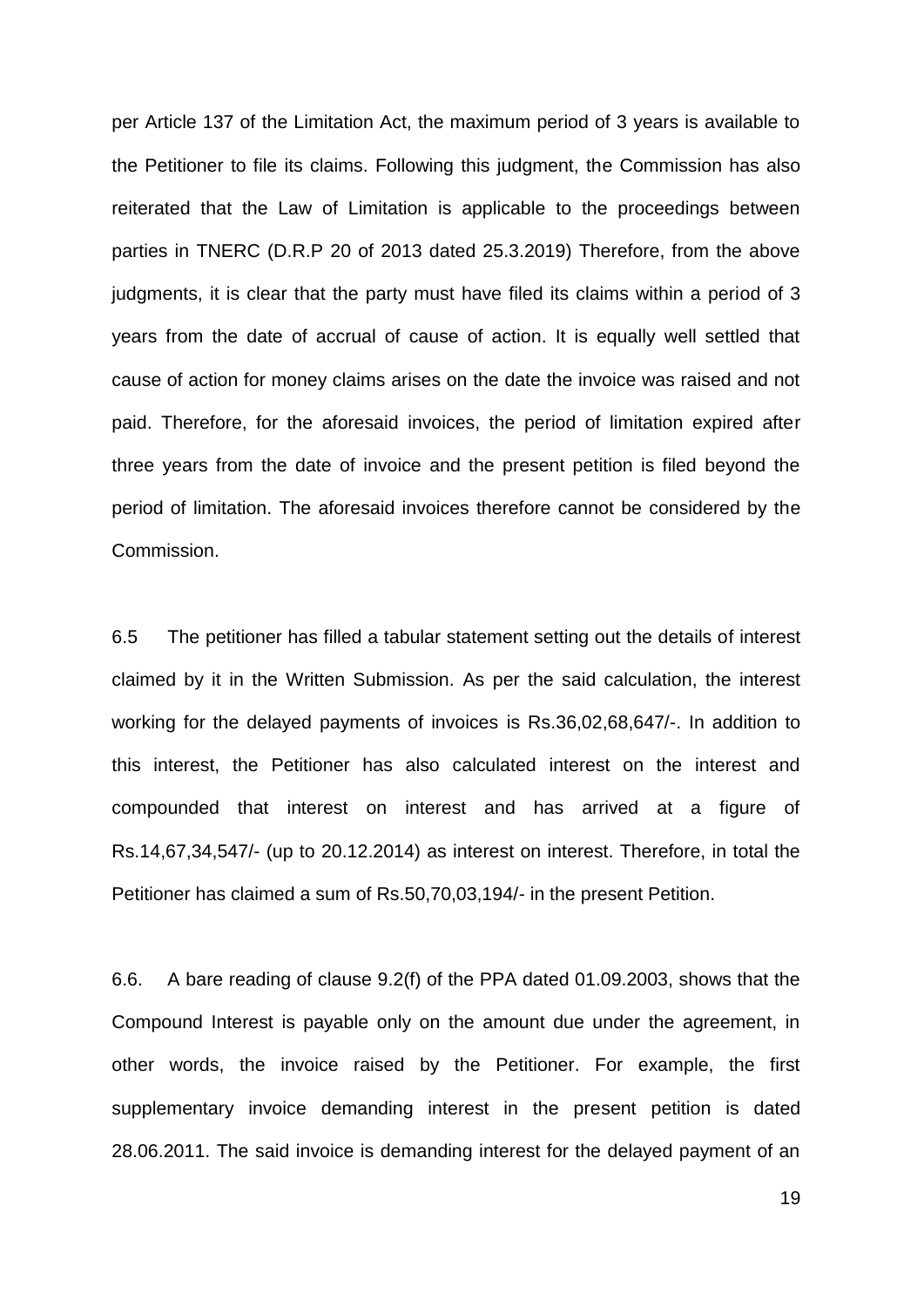invoice dated 18.3.2011 under which, the amount payable is Rs.21,05,25,217. The due date for the said invoice is 17.04.2011 since it was received on that day and the amount is overdue from 18.04.2011 till 15.06.2011 on which date the amount due under the invoice dated 18.03.2011 was paid by TANGEDCO. Now therefore, applying clause 9.2 (f), the Compound Interest should be calculated on a monthly basis from 18.04.2011 till 15.06.2011 at the SLR rate which works out to Rs.53,64,649/-. However, the Petitioner in the supplementary invoice dated 28.06.2011 for this period, the interest amount has been erroneously shown as Rs.54,50,584/- and no break up has been given showing the interest calculation. Similarly, for all the other invoices also, there is an error in calculation on the side of the Petitioner which has resulted in a huge difference of Rs.1,93,42,469 (Rupees One Crore, Ninety Three Lakhs, Forty Two Thousand, Four Hundred and Sixty Nine Only). As per the Written Submission, which shows the break-up of calculation in the method prescribed but clause 9.2(f), the interest component is only Rs.34,09,26,178/-(Rs.31,73,79,029/- excluding law of Limitation invoices). However, the Petitioner's calculation in the typed set, the total interest due is erroneously shown as Rs.36,02,68,647/-. Therefore, in the calculation itself there is a difference ofRs.1,93,42,469/-.

6.7. The supplementary invoices are not as per clause 9.2(f) since the Petitioner has calculated separate interest on this interest in the supplementary invoice and has arrived at a separate amount of Rs.14,67,34,547/- (upto 20.12.2014), In addition to the compounded interest of Rs.36,02,68,647 -.

20 6.8. The Legal contention in TANGEDCO is that this interest on interest is not permissible under clause 9.2(f). The Compounding of monthly interest is contemplated only on the principal amount due under the original invoice. For this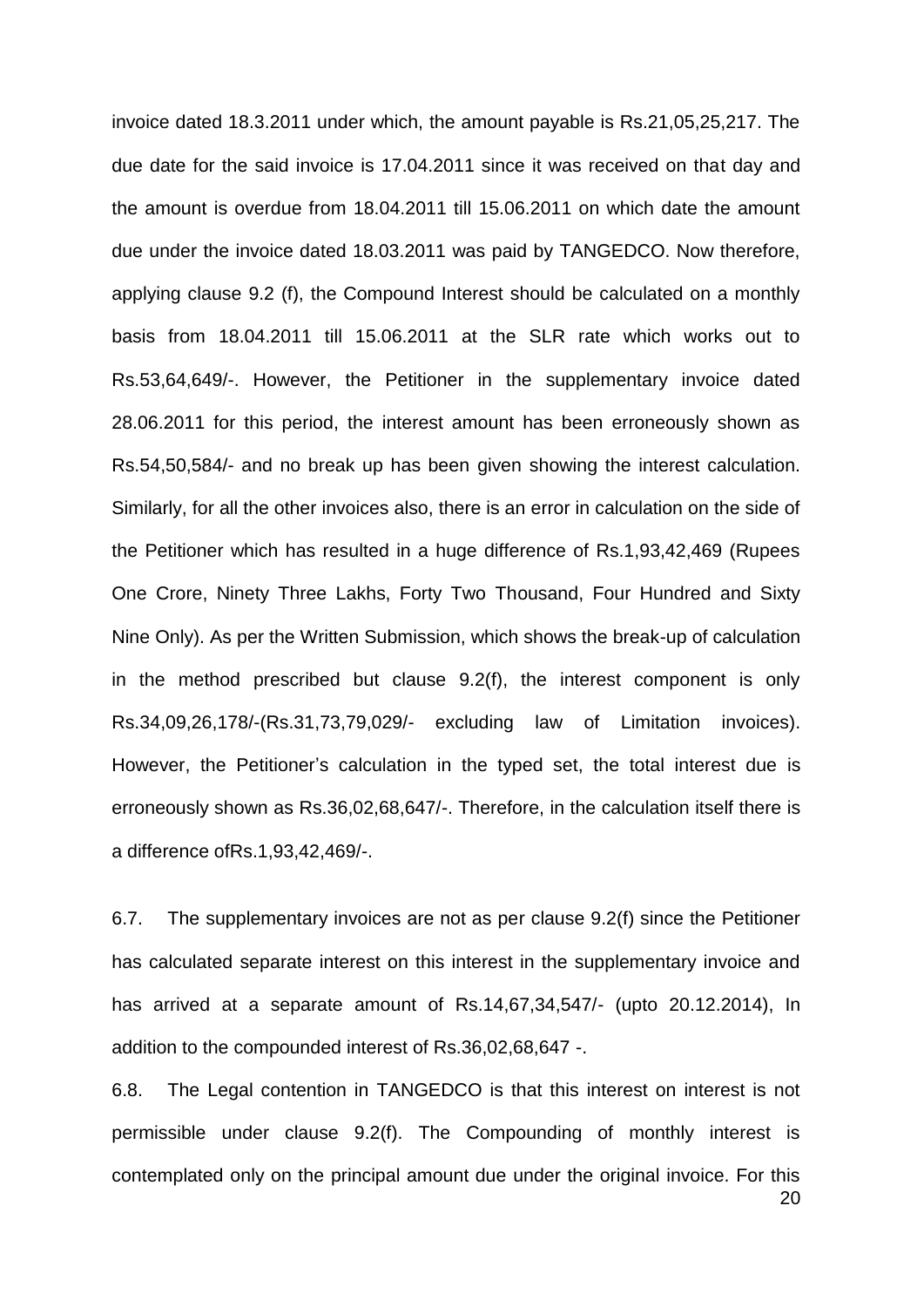sum, the interest has to be compounded month to month. However, what the Petitioner has done is the petitioner has first calculated the compound interest on the principal sum and thereafter, has taken a second interest calculation on the interest and compounded that as well. Nowhere in clause 9.2(f) does it permit the application of Compound Interest separately on the interest component, which would amount to interest on interest.

6.9. Therefore as per clause 9.2(f), the interest payable on the delayed payments In the present case is only Rs.34,09,26,178/- (Rs.31,73,79,029/- excluding law of Limitation invoices) and not Rs.50, 70,03,194/-.

6.10. It is submitted that as per PPA Clause 9.1 & 9.2, TANGEDCO has worked out the interest payable and has arrived at the amount of Rs.34,09,26,178/- (Rs.31,73,79,029/- excluding law of limitation invoices). The calculation is along with this Written Submissions, which is the only interest that can be legally claimed by the Petitioner.

6.11. The PPA dated 01.09.2003 Clause 15.2, negotiation meeting was conducted with M/s.LANCO on 12.05.2015 towards the interest on delayed payments. It is submitted that the Director/Finance/TANGEDCO offered a proposal of waiver of 50% interest on delayed payments in line with the offer already accepted by other generators which is M/s. Rajshree Sugars & Chemicals Limited and others. The details of which are enumerated below:

| SI. | Name of the Generator | <b>Total LPSC</b> | Waiver | <b>Amount Paid</b> |
|-----|-----------------------|-------------------|--------|--------------------|
| No. |                       | amount (in Rs.)   |        | (in Rs.            |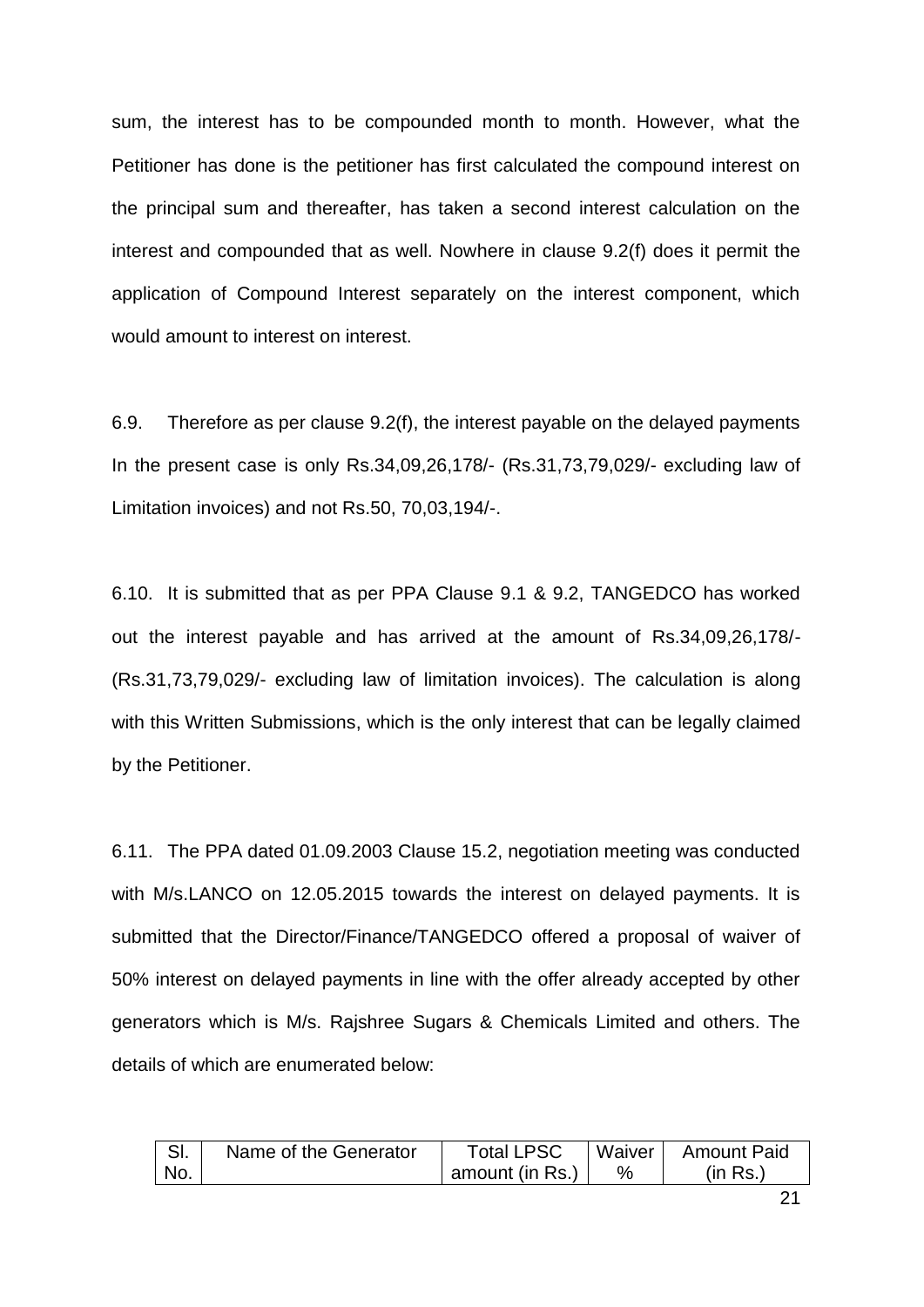| $\mathbf{1}$   | <b>NLC</b>                     | 619,21,73,624     | 50%        | 309,60,86,812   |
|----------------|--------------------------------|-------------------|------------|-----------------|
| $\overline{2}$ | <b>Dhariwal Infrastructure</b> | 15,57,28,114      | 50%        | 7,78,64,057     |
| $\overline{3}$ | <b>Adani Enterprises</b>       | 34,69,59,258      | 50%        | 17,34,79,629    |
| $\overline{4}$ | <b>GMR Energy</b>              | 30,09,81,540      | 50%        | 15,04,90,770    |
| 5              | <b>KSK Mahanadhi</b>           | 85,33,13,598      | 50%        | 42,66,56,799    |
| $\overline{6}$ | IL & FS                        | 140,46,75,316     | 50%        | 70,23,37,658    |
| $\overline{7}$ | <b>TAQA Neyveli</b>            | 149,89,15,568     | 50%        | 74,94,57,784    |
| 8              | Ponni Sugars                   | 2,40,14,371       | 50%        | 1,20,07,186     |
| 9              | Bannari<br>Amman               | 5,63,01,605       | 50%        | 2,81,50,803     |
|                | Tirukovilur                    |                   |            |                 |
| 10             | Rajshree<br>Sugars             | 10,23,76,152      | 50%        | 5,11,88,076     |
|                | Semmedu                        |                   |            |                 |
| 11             | <b>Bannari</b><br>Amman        | 5,49,07,251       | 50%        | 2,74,53,626     |
|                | Thiruvannamalai                |                   |            |                 |
| 12             | EID Parry / Pettavaithalai     | 5,81,04,933       | 50%        | 2,90,52,467     |
| 13             | <b>OPG Power</b>               | 36,55,00,000      | 50%        | 18,27,50,000    |
| 14             | Coastal Energen                | 386,83,10,630     | 50%        | 193,41,55,315   |
| 15             | DhariwalInfrastrucutre         | 94,17,85,016      | 50%        | 47,08,92,508    |
| 16             | Jindal (LTOA)                  | 125,63,39,166     | 50%        | 62,81,69,583    |
| 17             | Jindal (MTOA)                  | 28,57,79,704      | 50%        | 14,28,89,852    |
| 18             | <b>BALCO I &amp; II</b>        | 168,61,12,328     | 50%        | 84, 30, 56, 164 |
| 19             | <b>PTC</b>                     | 88, 31, 39, 444   | 50%        | 44, 15, 69, 722 |
| 20             | <b>GMR</b>                     | 106,22,60,966     | 40%        | 63,73,56,580    |
| 21             | <b>NETS</b>                    | 31,33,94,200      | <b>SBI</b> | 16,25,82,695    |
|                |                                |                   | <b>PLR</b> |                 |
|                |                                |                   | agreed     |                 |
|                |                                |                   | at 7.5%    |                 |
| 22             | Pioneer                        | 30,00,94,317      | 50%        | 15,00,47,158    |
|                | Total                          | 2201, 11, 67, 100 |            | 1111,76,95,242  |

6.12. The above generators had mutually agreed with TANGEDCO to waive the interest at the rate of 50%/40% or to work out interest @ 7.5% p.a. and have received their interest payment. That apart, even in following cases where the Generator had filed DRPs on the file of the Commission, the Generators had later accepted for 50% interest waiver and accepted 6% interest and withdrawn the petitions:-

• DRP.No.14 of 20 11 in M.P.No.12 of2012 - Gangadhar NarsingdasAgrawal - vs - TANGEDCO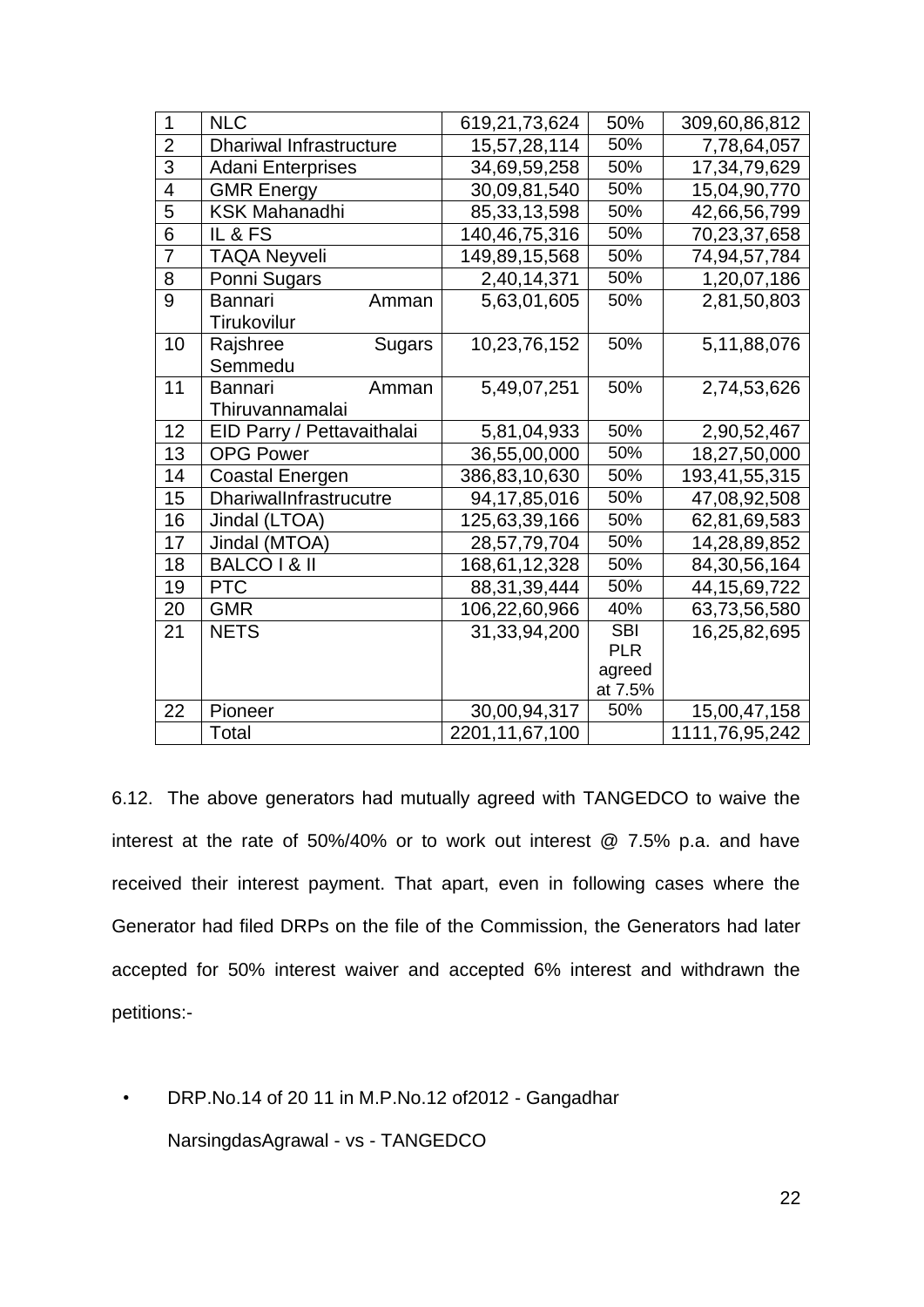- D.R.P.No. 12 of 2015 Indowind Energy Ltd., -vs- TANGEDCO
- D.R.P.No. 63 of 2014 CLP Wind Farms -vs- TANGEDCO

6.13. If 50% waiver is accepted by the petitioner, TANGEDCO would release the balance 50%. The critical financial position of the TANGEDCO was also highlighted during the above mentioned negotiations, but M/s Lanco did not agree for the above proposal given by Director/Finance. At present TANGEDCO is facing severe financial crisis and in the past TANGEDCO has promptly paid the interest to Generators who have given waiver and executed the undertaking to waive LPSC (50%/40%) or reduction in interest rate to 6%/7.5%.

6.14. The present fund position of TANGECO is presented as below:

- The monthly fund inflow of TANGEDCO through revenue from sale of power to its consumers is around Rs.3400 crores and tariff subsidy from Government of Tamil Nadu is around Rs.800 crores per month.
- The monthly fund outflow towards the revenue expenditure is Rs.5950 crores.
- There is an average shortfall of about Rs.1750 Crores for each and every month. Some payments are postponed and made as when loans are received from REC/PFC/lREDA and other financial institutions.
- Due to Covid-19 pandemic, the revenue collections to TANGEDCO has also gone down and TANGEDCO is facing great hardship towards payment to its Generators.
- Though the Gol announced financial assistance through REC/PFC, the dues with regard to power purchases are pending to be paid from 02/2021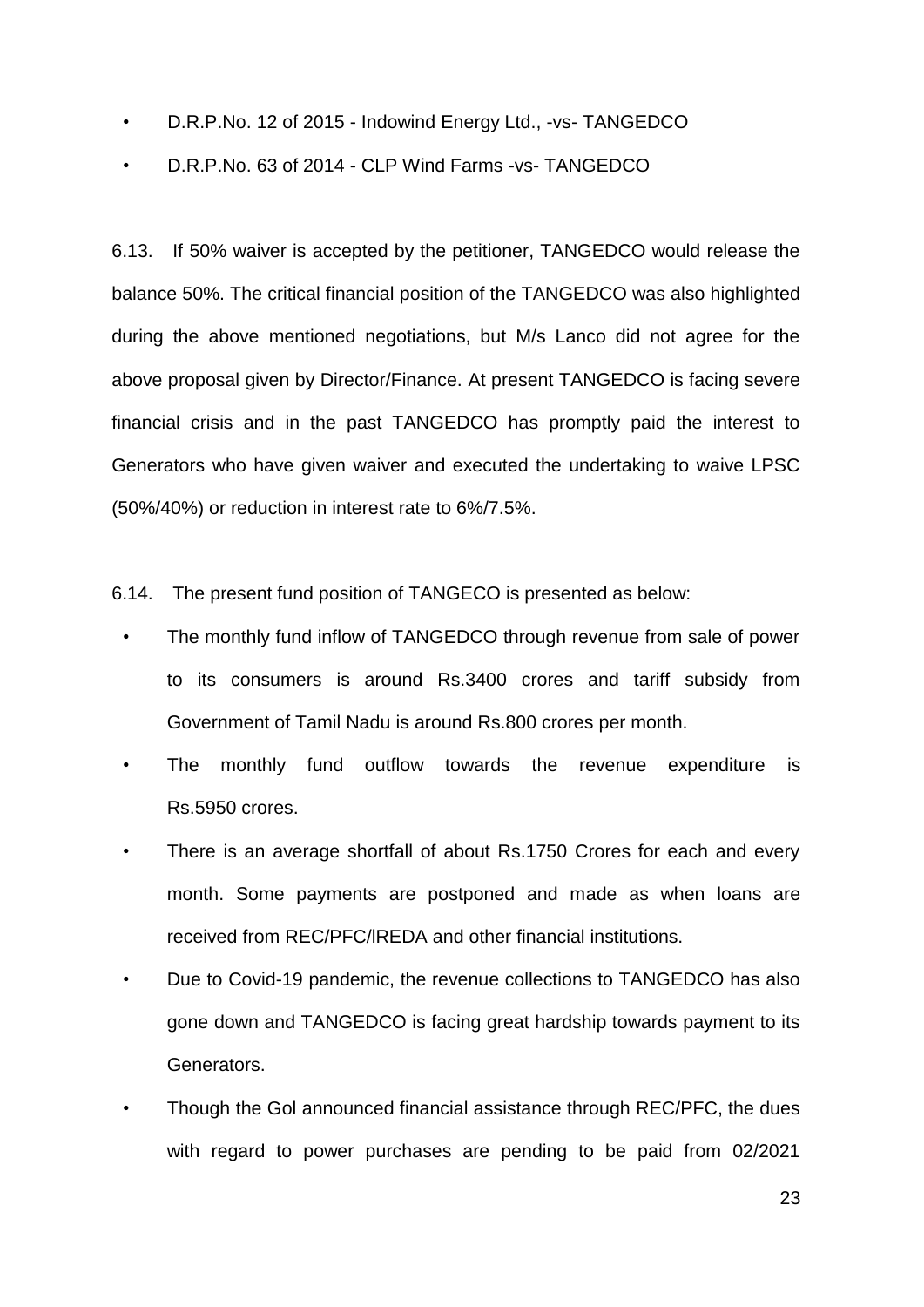onwards.

6.15. Another group company belonging to the petitioner, M/s. LANCO Infra Tech Ltd. owes huge sums of monies to the TANGEDCO. It is submitted that a Letter of Intent for EPC contract was issued to M/s.LANCO Infra Tech Ltd on 27.2.14 for a value of Rs.3921.55 Crores. Later, the said contract with M/s.LITLwas terminated on 9.4.18 due to poor performance and Corporate Insolvency Resolution Process initiated on the contractor by IDBI in NCLT, Hyderabad under IBC 2016. A total claim of Rs.1882.03 crores from M/s.LITL for non-completion of work and for the consequential losses to TANGEDCO was filed on 25.09.2018 before the Resolution Professional who was later appointed as Liquidator by Hon'ble NCLT, Hyderabad. Only a partial claim amount of Rs.708.38 crores was admitted by the Liquidator.

6.16. An application was filed in the Hon'ble NCLT, Hyderabad Bench to direct the Liquidator to admit the entire claim. Subsequently, the claim had been revised to Rs.2383.61 crore based on the actual value of new EPC contract awarded, in view of GST payable for LD (Liquid Damages), penalty to be claimed and GST payable for SD (Security Deposited) already forfeited. So, an addendum of the claim in appropriate format was sent to the liquidator on 26.04.2019. The NCLT, Hyderabad Bench, has dismissed the appeal on 19.05.2020 through video conference and an appeal has been filed before the Hon'ble NCLAT, New Delhi on 23.11.2020 (Diary No.23650) for the total claim of Rs.1882.03 crores. The case was transferred from New Delhi to Chennai and is pending for scrutiny in the Hon'ble NCLAT Registry. Therefore, a sum of Rs.1882.03 crores is due from the petitioner's group companies to the TANGEDCO as well.

6.17. The fresh applications for additional claims for a sum of Rs.501.58 croreswas filed before the Hon'ble NCLT, Hyderabad on 11.11.2020 as LA. (IBC)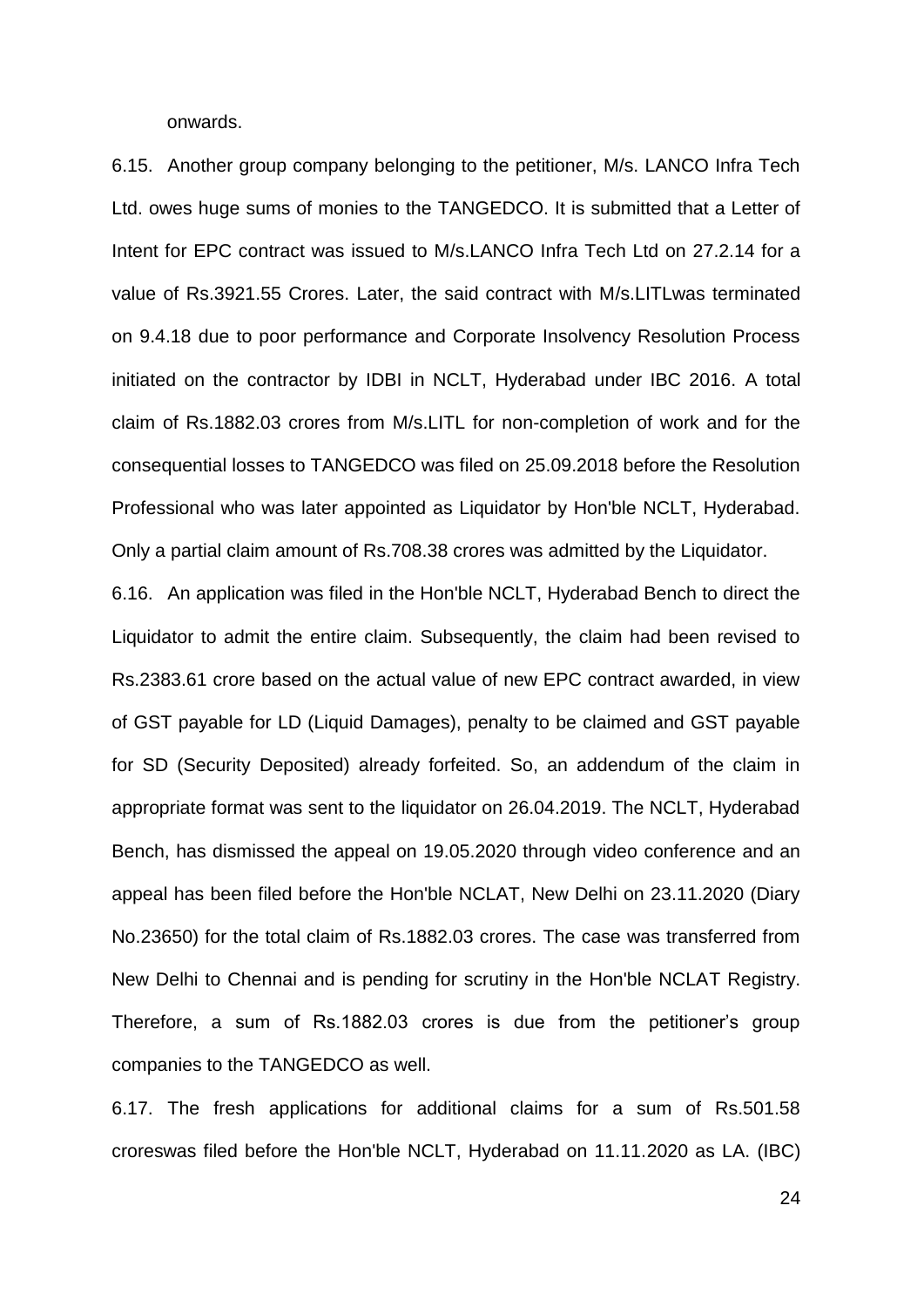No. 01/2021in Company Petition No.CP(IB) No.111/7/HDB/2017 and is pending. In the above circumstances, if this petition is allowed, it would lead to huge interest commitments to the already fund starved TANGEDCO resulting in very critical financial position.

6.18. The Commission may consider the above facts and the dire financial position of TANGEDCO and exercise its regulatory powers and inherent powers under Regulation 48 of TNERC Conduct of Business Regulations, 2004 and pass an order for 50% waiver of the interest or fix the rate of interest at 6% p.a. In such circumstances, TANGEDCO assures to make the payment depends on the fund availability. It is well settled that even in cases where interest has been contractually agreed, Courts have the discretion to award lesser interest, considering the facts and circumstances of the case. The Hon'ble Apex Court in the judgment reported in 1998 (2) SCC 317 [N.M. Veerappa v. Canara Bank and others], considered various judgments on this issue and summarized the principle in paragraph 18 wherein the Apex Court has held albeit in the context of the CPC that Courts have the discretion to award interest.

6.19. Under these circumstances, it is prayed that the Commission may pass an order to waive 50% of interest of Rs.34,09,26,178/- (Rs.31,73,79,029/- excluding law of Limitation invoices) which amounts to Rs.17,04,63,089/- (Rs.15,86,89,514/ excluding law of limitation invoices) or in the alternate, fix the interest rate @6% which amounts to Rs.12,24,90,387/- (Rs.11,38,34,498/- excluding law of limitation Invoices).

## **7. Findings of the Commission:-**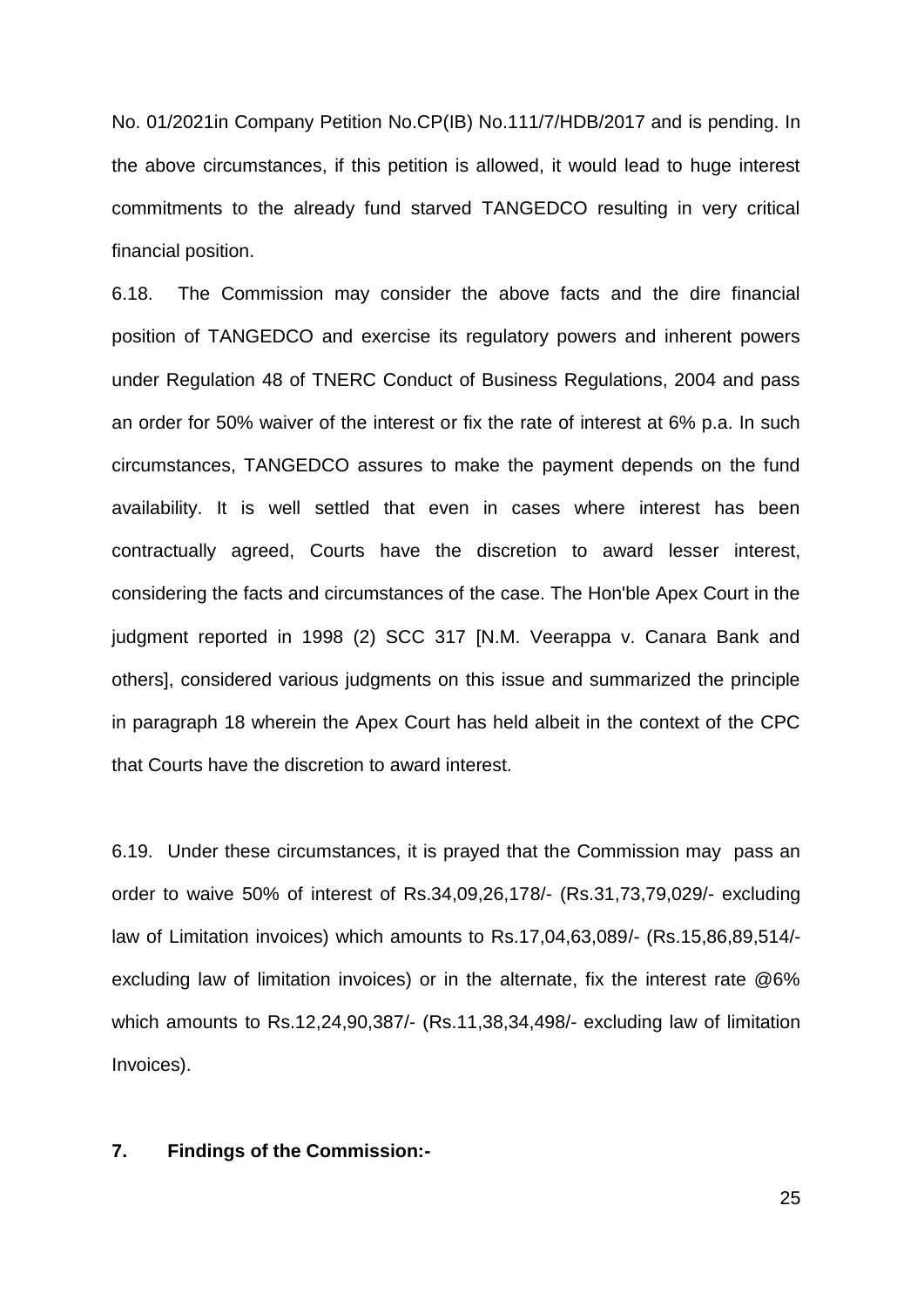7.1 This petition has been filed to pass an order directing the Respondents to forthwith make payment of a sum of Rs.50,70,03,194/- being the interest due and payable to the petitioner as on 20-12-2014 together with further interest that would accrue from such date until the date of payment in respect of the delayed payments made by TANGEDCO, for sale of power made by the petitioner under the Power Purchase Agreement dated 01.09.2003 along with the costs.

7.2. The petitioner had been supplying the entire electricity generated in its plant to the Respondent at a levellised Tariff of Rs.2.32 per kWhr. The Monthly Billing Statements were raised by the petitioner on the Respondent periodically. As defined in clause 1.1 of the Power Purchase Agreement, the due date for the bill is as below –

"Due Date of Payment" in respect of a Billing Statement, means the date after 30 days from the Day of receipt of such invoice by the Board's Authority, such Billing Statement submitted by the Company to the Board pursuant to Section 9.1."

And paid at a per annum rate of interest equal to the sum of the prime lending rate of the State Bank of India applicable during the relevant period, and two per cent (2%).

7.3. From April 2011, the second Respondent has been delaying for making payment for the invoices raised by the petitioners. For such delayed payments made by the Respondent, the petitioner has raised supplementary invoices from June 2011 to November 2014 towards overdue interest. The respondent sought the petitioner to waive the interest levied on the belated payment on account of its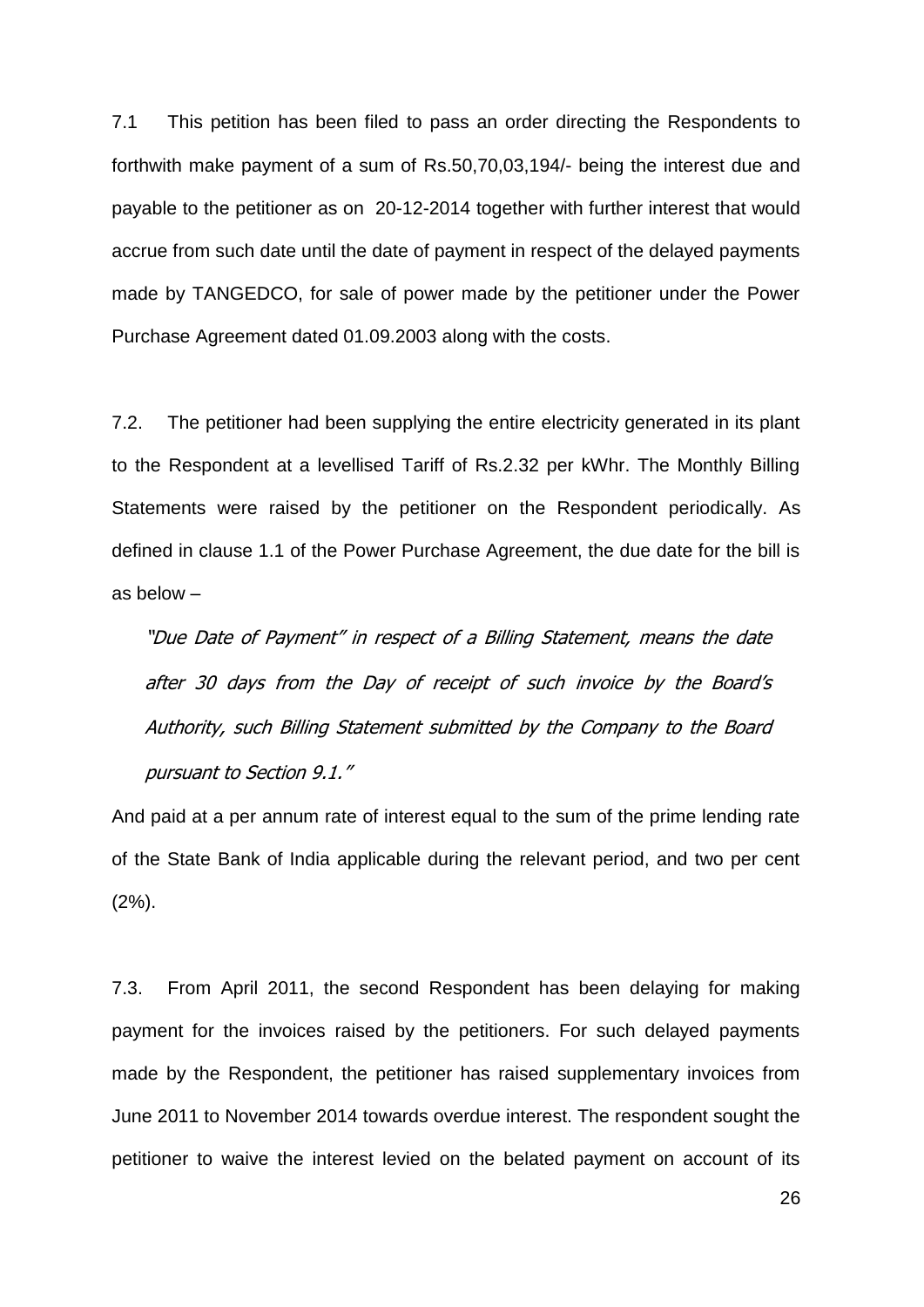critical financial position, vide its letter dated 28-11-2013; but the petitioner has rejected it.

7.4. The Respondent has stated that some of its invoices are time barred claims before this court under the Limitation Act 1963 and are to be disallowed, moreover the interest claim made by the petitioner is not justifiable as per clause 9.2(f) of the Power Purchase Agreement.

7.5. From the submissions of both the parties, it is found that the dispute in this case is on payment of only interest due to the petitioner for having paid the dues beyond the due date as defined under Clause 1.1 of the Power Purchase Agreement. The petitioner has agreed that entire principle have already been paid by the petitioner fully.

7.6. In this case, on a careful consideration of pleadings and arguments of both the parties, we find that only two issues to be answered, namely,

1) Whether the supplementary invoices, dated 28-06-2011, 19-08-2011 and 07.02.2011 claimed towards interest, are barred by limitation as contended by the Respondent?

2) Whether the interest arrived at by the Petitioner is correct or the interest computed by the Respondent is in accordance with the provisions of the PPA dated 01.09.2003 entered between the parties?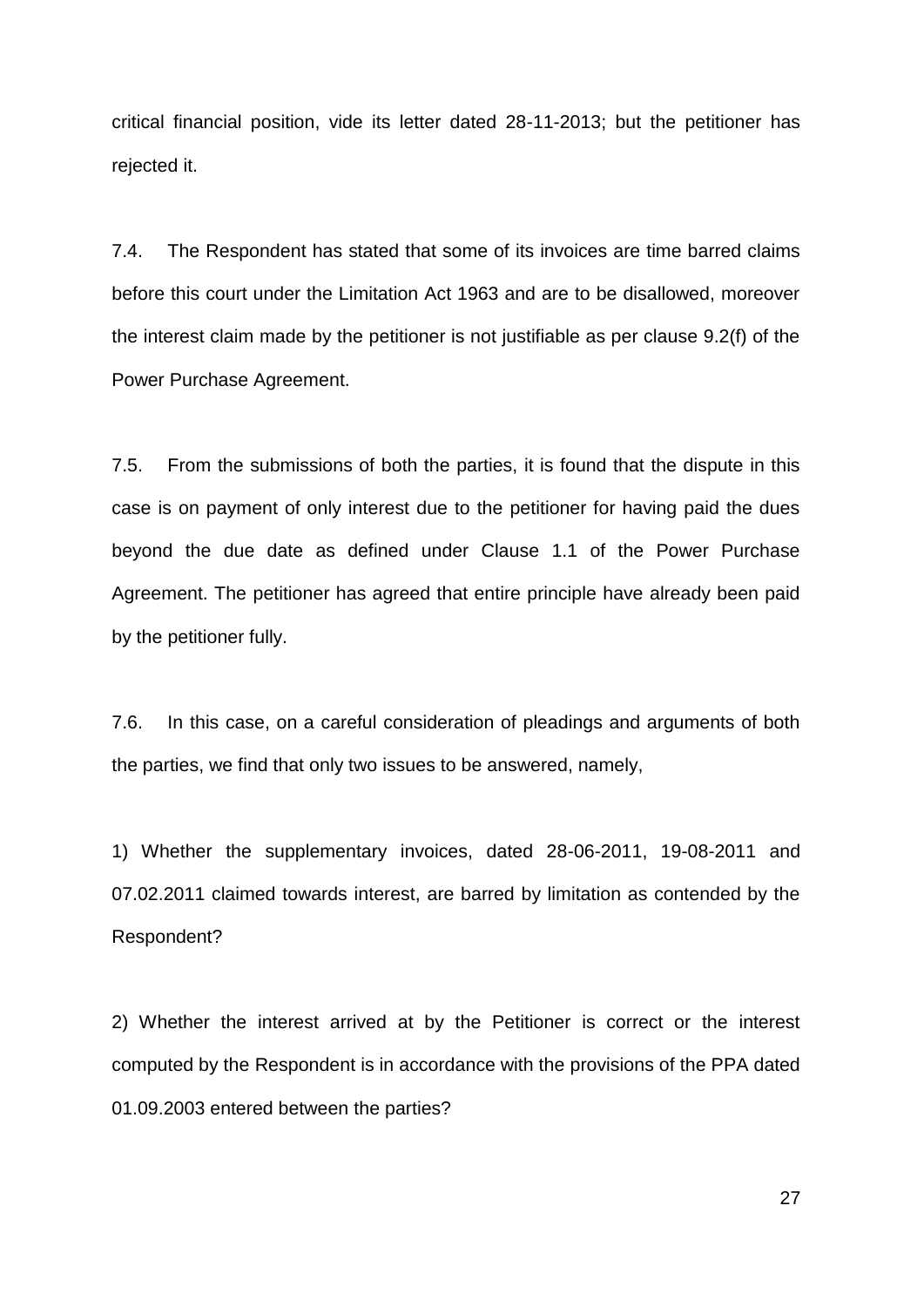# **1) Whether the supplementary invoices dated 28-06-2011, 19-08-2011 and 07.02.2011 are barred by limitation as contended by the Respondent?**

- (a) The petitioner submits that TANGEDCO has not made payment in due date for the Power supplied from 17.04.2011 to 08.11.2014. In this connection, the petitioner submits that it has raised 43 nos. of supplementary invoices to the TANGEDCO towards interest claim as per the method specified under Clause 9.2 (f) of the Power Purchase Agreement.
- (b) The Respondent contends that, out of these invoices, 3 Nos. Supplementary invoices dated 28-06-2011, 19-08-2011 and 07-02-2011 in which the petitioner has claimed interest for the bills claimed for the period from 17.07.2011 to 29.11.2011, are barred by limitation. Since the present petition has not been filed with the period of three years from the date of Invoice, but it was filed only on 18.12.2014 before the Commission.
- (c) The Respondent also referred to the decision of Hon'ble Supreme Court of India in Andhra Pradesh Power Coordination Committee and Others VsLancokondapalli Power Limited and Others (2016) 3 SCC 468 wherein the Law of Limitation has been made squarely applicable to the quasi judicial Tribunals as well. Hence, in respect of their three invoices dated 28.06.2021, 19.08.2011 and 07.12.2011, the law of limitation is applicable. Since these brought before the Commission after expiry of 3 years period, hence these cannot be considered by the Commission.
- (d) We have considered the question of applicability of limitation and are in agreement with the respondent that as per the present legal position, the law of limitation is applicable to the proceedings before the Commission. Having said that, the incidental question which arises for consideration is when the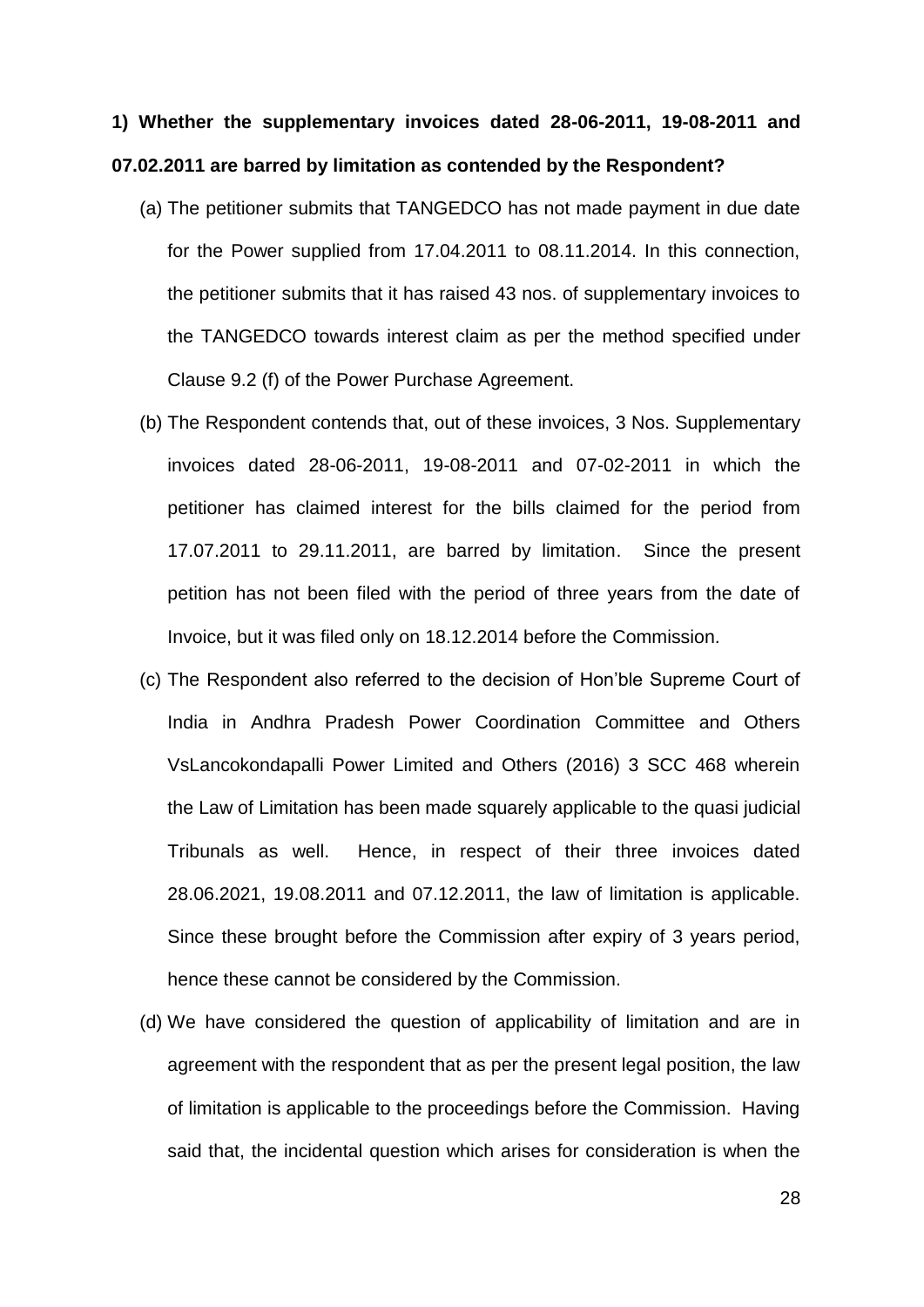invoices under reference are barred by limitation and whether there is any acknowledgment of liability by the respondent.

(e) In this case, the Respondent has sought 50% waiver of interest on belated payment from the petitioner vide its letters dated 28.11.2013 and 27.01.2014 which, in our view, amounts to acknowledgment of liability and the period of limitation would run from 28-01-2014 the last date on which the acknowledgment was reiterated . For better appreciation of the case, let us reproduce the section 18 of the Limitation Act, 1903:-

### "Section 18 in the Limitation Act, 1963

- 18. Effect of acknowledgment in writing.—
- [\(1\)W](https://indiankanoon.org/doc/1529784/)here, before the expiration of the prescribed period for a suit of application in respect of any property or right, an acknowledgment of liability in respect of such property or right has been made in writing signed by the party against whom such property or right is claimed, or by any person through whom he derives his title or liability, a fresh period of limitation shall be computed from the time when the acknowledgment was so signed."

As provided under the Limitation Act above, there is an acknowledgement of liability on the part of the Respondent in the case on hand; hence the petitioner is entitled for extension of limitation and the limitation period will commence from the last date of acknowledgement i.e. 27.01.2014.

(f) Hence, the contention of the Respondent seeking to bar these 3 invoices under the Limitation Act, 1963 is not sustainable.

**2) Whether the interest arrived at by the Petitioner is correct or the interest computed by the Respondent is in accordance with the provisions of the PPA dated 01.09.2003 entered into between the parties?**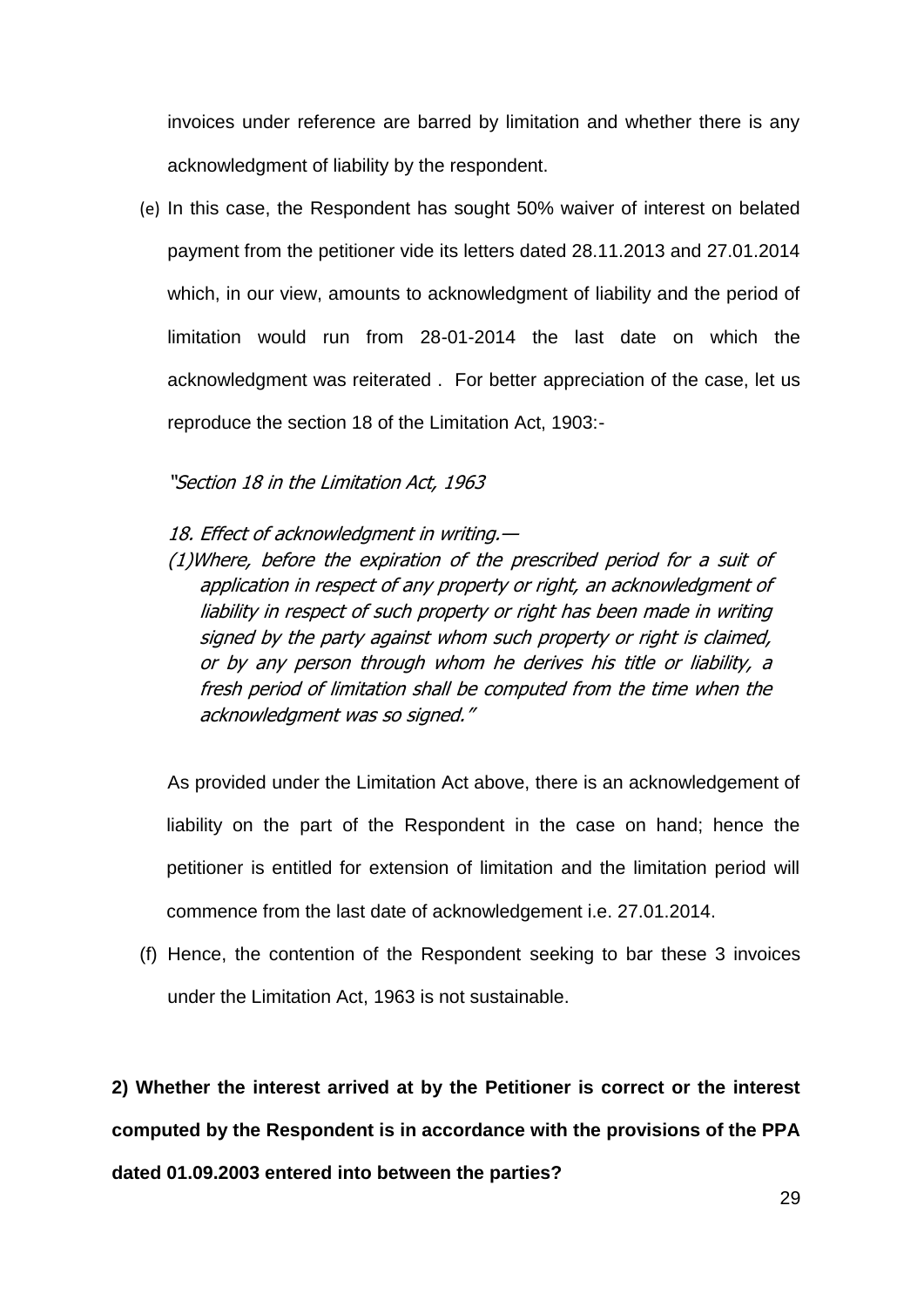- (a) The petitioner's claim in this petition is for issuance of direction to make payment of a sum of Rs.50,70,03,194 towards interest due from the Respondent. The petitioner has not disputed on payment of original Invoice amount (principle) payable for the supply of power as per the Power Purchase Agreement. The petitioner has stated that though the petitioner has been raising monthly bills on the Respondent for the supply of power, since April 2011, the Respondent delayed for making of payment on such invoices. The petitioner raised supplemental invoices on the Respondent towards interest for delay in payment under compounding method as stipulated in clause 9.2(f) of the Power Purchase Agreement.
- (b) The Supplemental invoices were raised by the petitioner from June 2011 to November 2014. In this connection, the petitioner has submitted the copies of 43 nos. of Supplemental invoices towards interest for delay in payment of principle amount in addition to a final invoice dated 27.11.2014 for compound interest claimed for an amount of Rs.14,09,65,959 towards overdue interest claim on interest payment. Though the petitioner furnished the month wise amount of interest claim, the calculation details for such interest claim has not been attached therewith.
- (c) The Respondent also in its counter affidavit accepted the delay on its part in making payment for the invoices raised for supply of power. Having received supplemental invoices for interest based on the stipulation under clause 9.2(f) of the PPA, the Respondent had not paid such dues to the petitioner. The Respondent, having regard to its critical financial position, sought a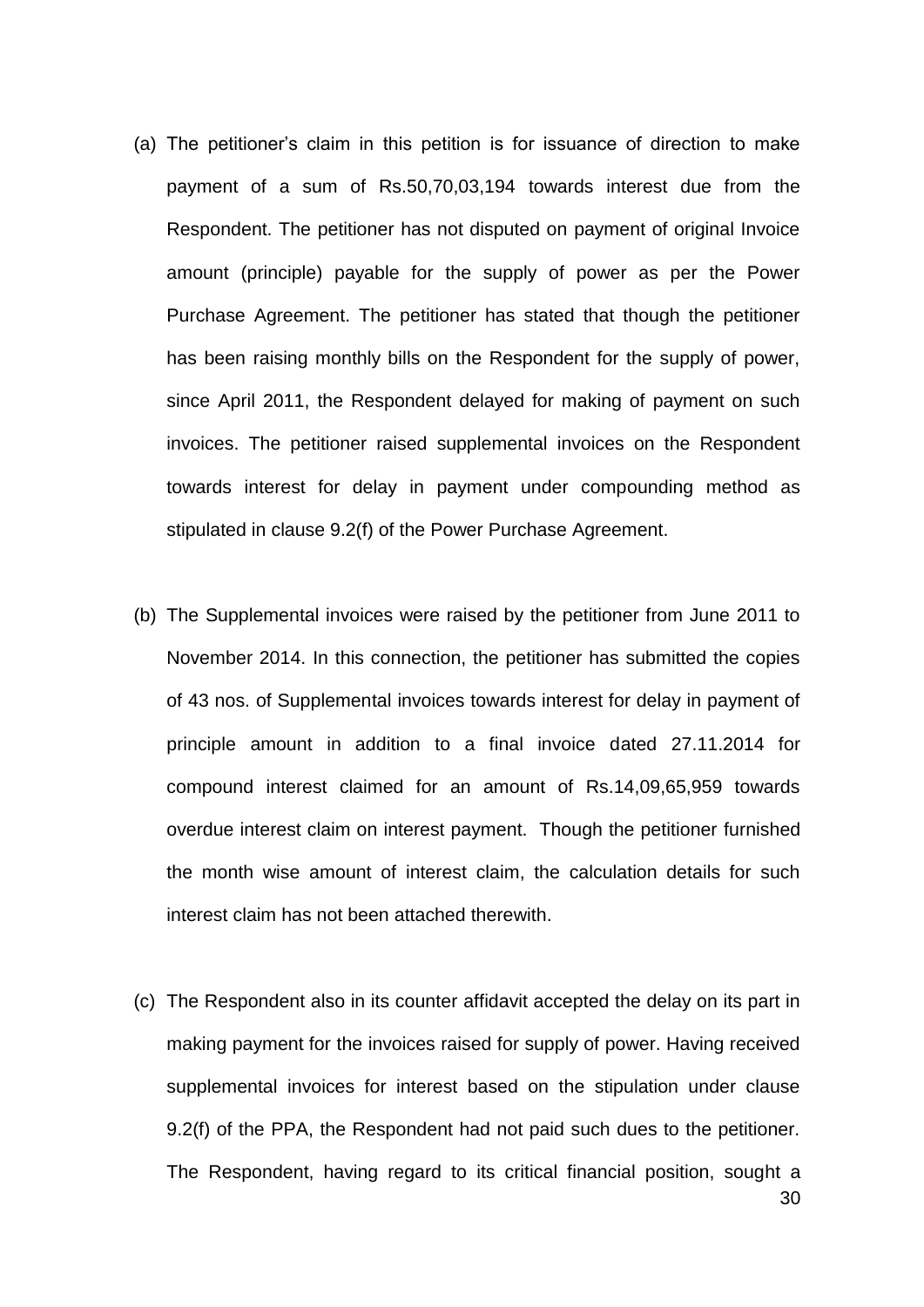relief of waiver of interest from the petitioner, but it was not accepted by the petitioner. Under this circumstances, the Respondent pleads before us that the interest computed by the petitioner in this petition is not as per the provisions of the PPA and that the claim should not be admitted as it is, since it consists of arithmetic error.

- (d) The Respondent has submitted a detailed calculation statement for interest payable to the petitioner. It is seen that, the respondent has calculated the Interest for delayed payment under compounding method until the date of payment as per clause 9.2 (f) of the PPA as filed by them under Annexure-1; further it has worked out the interest on such interest due, till 20-12-2014 (under Annexure-2). The Respondent has furnished detailed break up of interest calculation for every part payment and every change in interest rate separately until the final payment is made by it. We find no serious error in calculation of interest submitted by the Respondent which works out to an interest due of Rs.41,72,84,339 to be paid by the TANGEDCO to the petitioner.
- (e) We also find clarity and correctness in the method of calculation furnished by the Respondent unlike the petitioner whose calculations are too general in nature and not specific. Hence we accept the interest calculated by the Respondent as below- (without deducting such amount considered as time barred claim (3 invoices) by the Respondent)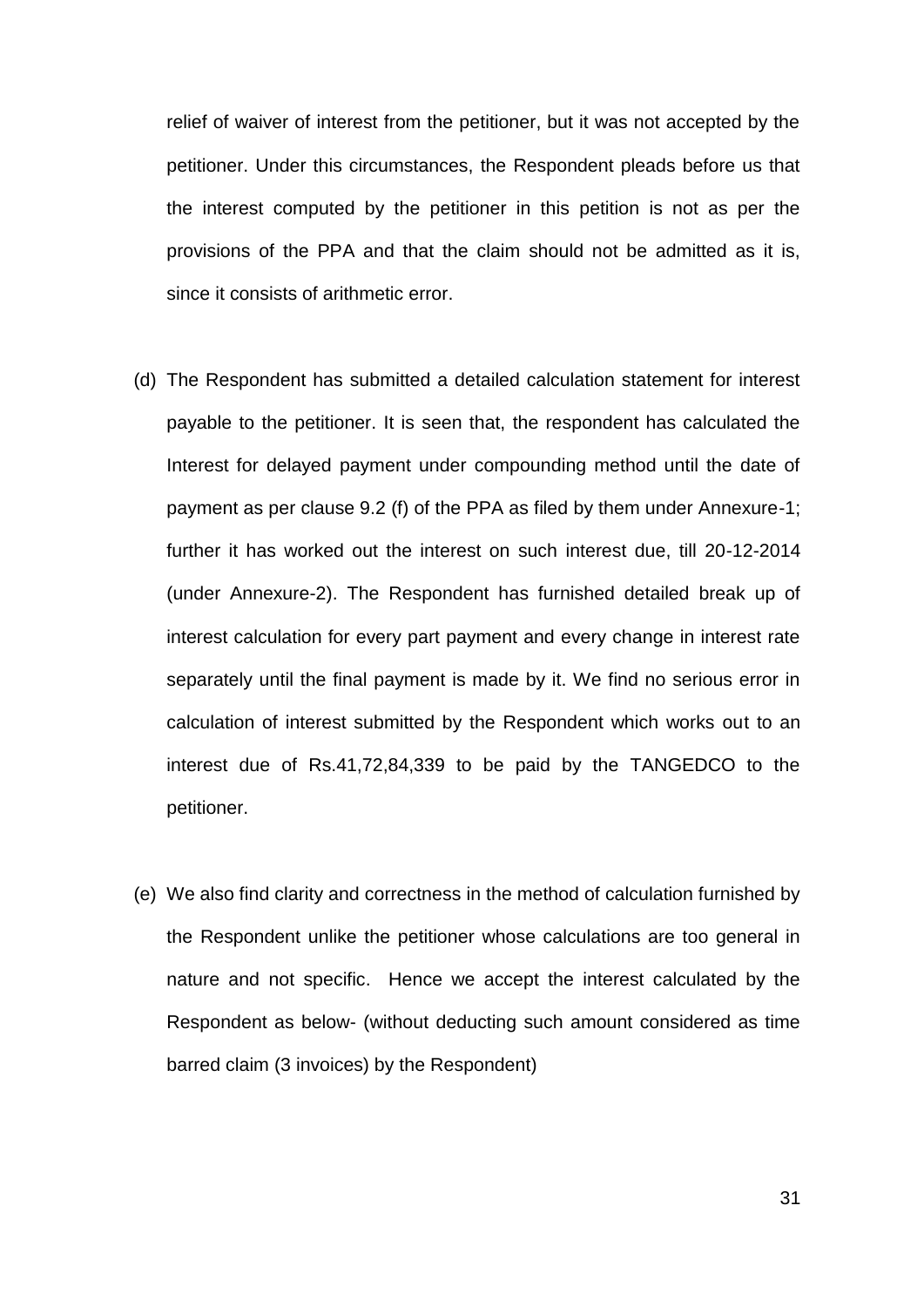(i) Interest calculated upto the period of principle payment  $-$  Rs.34,09,26,178 (ii) Interest calculated on the above interest upto 20.12.2014 – Rs.11,23,03,622 Total - Rs.45,32,29,800

Though the interest is worked for the period upto 20.12.2014, the petitioner is entitled to claim the interest till the date of payment in respect of the delayed payments.

7.7. As regards the plea for waiver of interest on the ground of the critical financial position of the Respondent, in our view, the same cannot be pleaded for non-settlement of dues and the Commission cannot order any waiver of interest on its own which is due to the Petitioner as provided under the clauses of the PPA. We have held so in our earlier orders and it bears no repetition here. When there are clear provisions for payment of interest for delayed payment in the agreement, it is only for the parties to negotiate for waiver and it is not for the Commission to go beyond the agreement and order any reduction in the rate of interest.

We also find that there is no case for invocation of inherent powers when the PPA governs the settlement of dues and there is no ambiguity of whatsoever nature in the PPA. It is to be understood that these are basically commercial contracts and are to be weighed and decided on the commercial principles. The invocation of inherent powers, in our view, has no place in the scheme of commercial contracts unless there is a fit case for force majeure. Hence, we cannot agree to the proposition advanced by the respondent on the invocation of Regulation 48 of the Conduct of Business Regulations.

We have also considered the contention of Respondent in its additional counter wherein has been submitted that the petitioner's another group company